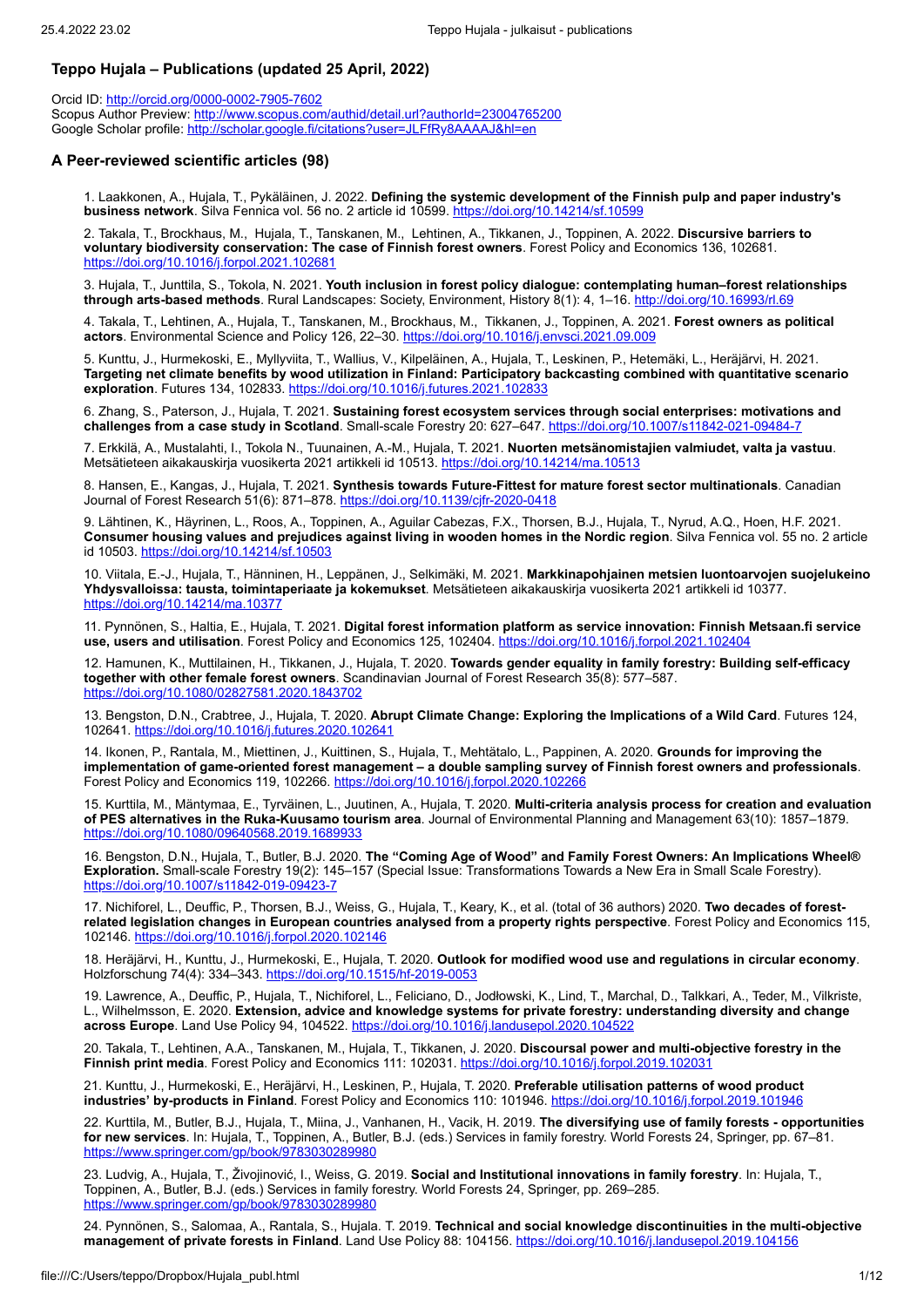25. Takala, T., Hujala, T., Tanskanen, M., Tikkanen, J. 2019. **Competing discourses of the forest shape forest owners' ideas about nature and biodiversity conservation**. Biodiversity and Conservation 28(13): 3445–3464.<https://doi.org/10.1007/s10531-019-01831-7>

26. Ludvig, A., Živojinović, I., Hujala, T. 2019. **Social Innovation as a Prospect for the Forest Bioeconomy: Selected Examples from Europe**. Forests 2019, 10, 878.<https://doi.org/10.3390/f10100878>

27. Takala, T., Hujala, T., Repo, E-L., Tikkanen, J., Hokajärvi, R. 2019. **Kohti monialaisen maa- ja metsätilan integroitua suunnittelua – [asiantuntijoiden ratkaisuehdotuksia maaseudun biotalouden haasteisiin](http://www.mua-lehti.fi/kohti-monialaisen-maa-ja-metsatilan-integroitua-suunnittelua/)**. Maaseudun uusi aika 2/2019. http://www.mualehti.fi/kohti-monialaisen-maa-ja-metsatilan-integroitua-suunnittelua/

28. Takala, T., Lehtinen, A., Tanskanen, M., Hujala, T., Tikkanen, J. 2019. **The rise of multi-objective forestry paradigm in the Finnish print media**. Forest Policy and Economics, 106, 101973.<https://doi.org/10.1016/j.forpol.2019.101973>

29. Huber, P., Hujala, T., Kurttila, M., Wolfslehner, B., Vacik, H. 2019. **Application of Multi Criteria Analysis Methods for a participatory assessment of non-wood forest products in two European case studies**. Forest Policy and Economics 103: 103–111. <https://doi.org/10.1016/j.forpol.2017.07.003>

30. Tikkanen, J., Haara, A., Dinnie, L., Reusser, D., Hujala, T., Kajanus, M., Kangas, J., Kurttila, M., Leskinen, P. 2019. **Stochastic cognitive mapping to build common ground for selecting cases among community based sustainability initiatives**. Regional Environmental Change 19(4): 913–926. <https://www.doi.org/10.1007/s10113-019-01470-2>

31. Weiss, G., Lawrence, A., Lidestav, G., Feliciano, D., Hujala, T., Sarvašová, Z., Dobšinská, Z., Živojinović, I. 2019. **Research trends: Forest ownership in multiple perspectives**. Forest Policy and Economics 99: 1–8.<https://doi.org/10.1016/j.forpol.2018.10.006>

32. Feliciano, D.M., Blagojević, D., Boehling, K., Hujala, T., Lawrence, A., Lidestav, G., Ludvig, A., Turner, T., Weiss, G., Živojinović, I. 2019. **Learning about forest ownership and management issues in Europe while travelling: The Travellab approach**. Forest Policy and Economics 99: 32–42. <https://doi.org/10.1016/j.forpol.2018.09.005>

33. Laakkonen, A., Pykäläinen, J., Hujala, T. 2019. **Integrating intangible resources enables creating new types of forest services developing forest leasing value network in Finland**. Forest Policy and Economics, 99: 157–168. <https://doi.org/10.1016/j.forpol.2018.07.003>

34. Weiss, G., Lawrence, A., Suarez, C., Nybakk, E., Lidestav, G., Živojinović, I., Nichiforel, L., Quiroga, S., Hujala, T., Sarvašová, Z. 2019. **Forest ownership changes in Europe: State of knowledge and conceptual foundations**. Forest Policy and Economics 99: 9– 20.<https://doi.org/10.1016/j.forpol.2018.03.003>

35. Pynnönen, S., Paloniemi, R. & Hujala, T. 2018. **Recognizing the interest of forest owners to combine nature-oriented and economic uses of forests**. Small-scale Forestry 17(4): 443-470. <https://doi.org/10.1007/s11842-018-9397-2>

36. Vainio, A., Paloniemi, R. & Hujala, T. 2018. **How are forest owners' objectives and social networks related to successful conservation?** Journal of Rural Studies 62: 21–28. <https://doi.org/10.1016/j.jrurstud.2018.06.009>

37. Jokinen, M., Vainio, A., Paloniemi, R., Hujala, T. 2018. **Private landowners and protected species: what sort of noncompliance should we be worried about?** Global Ecology and Conservation 15, Article e00407.<https://doi.org/10.1016/j.gecco.2018.e00407>

38. Nichiforel, L., et al. (total of 39 authors) 2018. **How private are Europe's private forests? A comparative property rights analysis**. Land Use Policy 76: 535–552. <https://doi.org/10.1016/j.landusepol.2018.02.034>

39. Laakkonen, A., Zimmerer, R., Kähkönen, T., Hujala, T., Takala, T., Tikkanen, J. 2018. **Forest owners' attitudes toward pro-climate and climate-responsive forest management**. Forest Policy and Economics 87:1–10. <https://doi.org/10.1016/j.forpol.2017.11.001>

40. Paloniemi, R., Hujala, T., Rantala, S., Harlio, A., Salomaa, A., Primmer, E., Pynnönen, S. & Arponen, A. 2018. **Integrating social and ecological knowledge for targeting voluntary biodiversity conservation**. Conservation Letters 11(1): e12340 (10 p.). <http://dx.doi.org/10.1111/conl.12340>

41. Takala, T., Hujala, T., Tanskanen, M. & Tikkanen, J. 2017b. **The order of forest owners' discourses: Hegemonic and marginalised truths about the forest and forest ownership**. Journal of Rural Studies 55: 33–44. <https://doi.org/10.1016/j.jrurstud.2017.07.009>

42. Tikkanen, J., Hokajärvi, R., Hujala, T. & Kurttila, M. 2017. **Ex ante evaluation of a PES system: Safeguarding recreational environments for nature-based tourism**. Journal of Rural Studies 52: 42–55. <http://doi.org/10.1016/j.jrurstud.2017.03.011>

43. Hänninen, H., Kumela, H., Hujala, T. & Kurttila, M. 2017. **Metsänomistajien näkemys metsänvuokrauksesta metsäomaisuuden hoidon kokonaispalveluna**. Metsätieteen aikakauskirja, vuosikerta 2017, artikkeli id 6997. <https://doi.org/10.14214/ma.6997>

44. Takala, T., Hujala, T., Tanskanen, M. & Tikkanen, J. 2017a. **Forest owners' discourses of forests: Ideological origins of ownership objectives**. Journal of Rural Studies 51:1–14. <http://dx.doi.org/10.1016/j.jrurstud.2017.01.014>

45. Follo, G., Lidestav, G., Ludvig, A., Vilkriste, L., Hujala, T., Karppinen, H., Didolot, F. & Mizaraite, D. 2017. **Gender in European Forest Ownership and Management – Reflections on Women as "New Forest Owners"**. Scandinavian Journal of Forest Research 32(2): 174–184. <u><http://dx.doi.org/10.1080/02827581.2016.1195866></u>

46. Ovaskainen, V., Hujala, T., Hänninen, H., Mikkola, J. 2017. **Cost sharing for timber stand improvements: Inducement or crowding out of private investment?** Forest Policy and Economics 74: 40–48. <http://dx.doi.org/10.1016/j.forpol.2016.10.014>

47. Salomaa, A., Paloniemi, R., Hujala, T., Rantala, S., Arponen, A., Niemelä, J. 2016. **The use of knowledge in evidence-informed voluntary conservation of Finnish forests**. Forest Policy and Economics 73: 90–98. <http://dx.doi.org/10.1016/j.forpol.2016.09.004>

48. Tahvanainen, V., Kurttila, M., Miina, J., Hujala, T., Väkeväinen, T. & Salo, K. 2016. **Pohjoiskarjalaisten ja kainuulaisten metsänomistajien mielipide marjastuksesta ja sienestyksestä yksityismetsissä**. Metsätieteen aikakauskirja 2/2016: 95–110. <http://www.metla.fi/aikakauskirja/full/ff16/ff162095.pdf>

49. Makkonen, M., Hujala, T. & Uusivuori, J. 2016. **Policy experts' propensity to change their opinion along Delphi rounds**. Technological Forecasting and Social Change 109: 61–68. <http://dx.doi.org/10.1016/j.techfore.2016.05.020>

50. Pezdevšek Malovrh, Š., Kurttila, M., Hujala, T., Kärkkäinen, L., Leban, V., Lindstad, B.H., Peters, D.M., Rhodius, R., Solberg, B., Wirth, K., Zadnik Stirn, L. & Krč, J. 2016. **Decision support framework for evaluating the operational environment of forest bioenergy production and use: case of four European countries**. Journal of Environmental Management 180: 68–81. <http://dx.doi.org/10.1016/j.jenvman.2016.05.021>

51. Karppinen, H., Kraama, M., Ovaskainen, V., Hujala, T. & Leppänen, J. 2016. **Metsänomistajien käsitykset metsätalouden kannattavuudesta**. Metsätieteen aikakauskirja 1/2016: 15–32.<http://www.metla.fi/aikakauskirja/full/ff16/ff161015.pdf>

52. Tikkanen, J., Hujala, T. & Kurttila, M. 2016. **Potentials of collaborative decision support methodologies to enhance reconciliation of competing forest uses - an action research on Regional Forest Programme in Finland**. Land Use Policy 55: 61–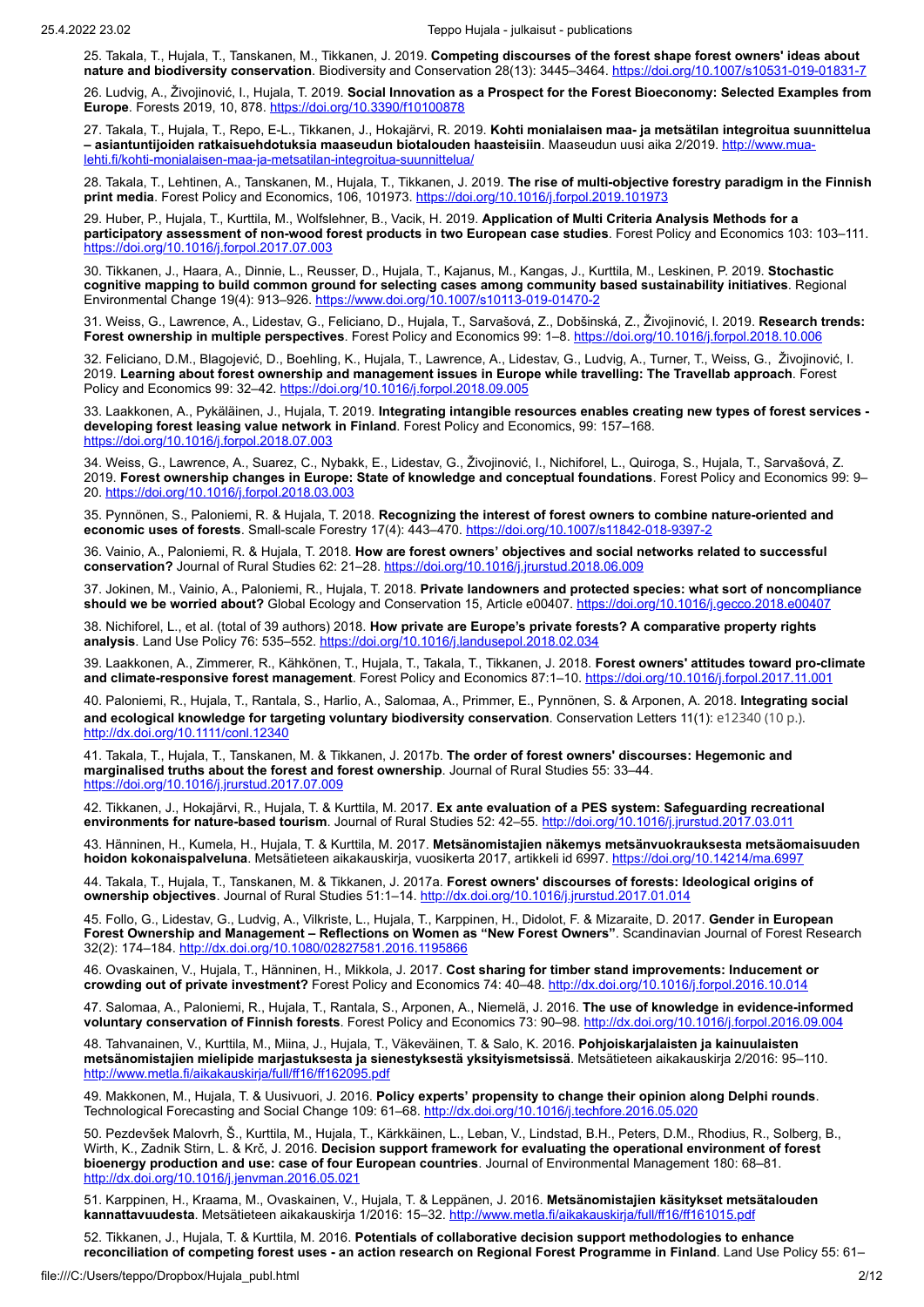72.<http://dx.doi.org/10.1016/j.landusepol.2016.03.021>

53. Hamunen, K., Virkkula, O., Hujala, T., Hiedanpää, J. & Kurttila, M. 2015. **Enhancing informal interaction and knowledge coconstruction among forest owners**. Silva Fennica vol. 49 no. 1 article id 1214. <http://dx.doi.org/10.14214/sf.1214>

54. Hamunen, K., Appelstrand, M., Hujala, T., Kurttila, M., Sriskandarajah, N., Vilkriste, L., Westberg, L. & Tikkanen, J. 2015. **Defining peer-to-peer learning – from an old "art of practice" to a new mode of forest owner extension?** Journal of Agricultural Education and Extension 21(4): 293–307.<http://dx.doi.org/10.1080/1389224X.2014.939199>

55. Eyvindson, K., Kangas, A., Hujala, T. & Leskinen, P. 2015. **Likert versus Q-approaches in survey methodologies: Discrepancies in results with same respondents**. Quality & Quantity 49: 509–522. <http://dx.doi.org/10.1007/s11135-014-0006-y>

56. Eyvindson, K., Hujala, T., Kurttila, M. & Kangas, A. 2015. **Interactive preference elicitation incorporating a priori and a posteriori methods**. Annals of Operations Research, Special Volume: Operations Research in Forestry 232(1): 99–113. <http://link.springer.com/article/10.1007%2Fs10479-013-1316-5>

57. Hujala, T., Rintamäki, H., Rikkonen, P., Makkonen, M., Ervola, A. & Uusivuori, J. 2015. **New and enhanced policy measures for the sustainable use of natural resources in agriculture and forestry**. In: Hatakka, A. & Vehmas, J. (eds.) (2015) Sustainable Futures in a Changing Climate. Proceedings of the Conference "Sustainable Futures in a Changing Climate", 11–12 June 2014, Helsinki, Finland. FFRC eBOOK 2/2015. Finland Futures Research Centre, University of Turku. pp. 8–18.<http://urn.fi/URN:NBN:fi-fe2019052116297>

58. Hitchner, S., Schelhas, J., Hujala, T. & Brosius, J.P. 2014. **Public opinion and wood energy**. In: Aguilar, F.X. (ed.) Wood Energy in Developed Economies: Resource Management, Economics and Policy. Routledge. pp. 32–74.

59. Kurttila, M., Heinonen, T., Hujala, T., Kangas, A., Nuutinen, T., Pukkala, T., Pykäläinen, J., Rasinmäki, J. & Tikkanen, J. 2014. **The use of forest Decision Support Systems in Finland**. In: Borges, J.G., Nordström, E-M., Garcia-Gonzalo, J., Hujala T. & Trasobares, A. (eds.). Computer-based tools for supporting forest management. The experience and the expertise world-wide. Swedish University of Agricultural Sciences. pp. 116-133.<http://pub.epsilon.slu.se/11417/>

60. Virkkula, O. & Hujala, T. 2014. **Potentials of forestry extension encounters – a conversation analysis approach.** Small-scale Forestry 13(4): 407–423. <http://dx.doi.org/10.1007/s11842-014-9262-x>

61. Myllyviita, T., Hujala, T., Kangas, A., Eyvindson, K., Leskinen, P. & Kurttila, M. 2014. **Mixing methods – assessment of potential benefits for natural resources planning**. Scandinavian Journal of Forest Research 29(Suppl. 1): 20–29. <http://dx.doi.org/10.1080/02827581.2013.859297>

62. Sironen, S., Leskinen, P., Kangas, A. & Hujala, T. 2014. **Variation of preference uncertainty when applying ratio and interval scale pairwise comparisons**. Journal of Multi-Criteria Decision Analysis 21(3-4): 183–195. <http://dx.doi.org/10.1002/mcda.1500>

63. Vacik, H., Kurttila, M., Hujala, T., Khadka, C., Haara, A., Pykäläinen, J., Honkakoski, P., Wolfslehner, B. & Tikkanen, J. 2014. **Evaluating collaborative planning methods supporting programme-based planning in natural resource management**. Journal of Environmental Management 144: 304–315. <http://dx.doi.org/10.1016/j.jenvman.2014.05.029>

64. Myllyviita, T., Lähtinen, K., Leskinen, L.A., Hujala, T., Sikanen, L. & Leskinen, P. 2014. **Identifying and rating cultural sustainability indicators: a case study of wood-based bioenergy systems in eastern Finland**. Environment, Development and Sustainability 16(2): 287–304.<http://dx.doi.org/10.1007/s10668-013-9477-6>

65. Asikainen, A.-R., Hujala, T. & Kurttila, M. 2014. **Maanomistajien näkemyksiä metsänkäsittelyn vaihtoehdoista ja metsäammattilaisten palvelunkehittämisnäkökulmia – Metsänhoitoyhdistys Päijät-Hämeen tapaustutkimus**. Metsätieteen aikakauskirja 3/2014: 149–162. <http://www.metla.fi/aikakauskirja/abs/fa14/fa143149.htm>

66. Kurttila, M., Hujala, T. & Pykäläinen, J. 2013. **Optimoinnin käyttö yksityismetsien tilatason metsäsuunnittelussa**. Metsätieteen aikakauskirja 1/2013: 61–70.<http://www.metla.fi/aikakauskirja/abs/fa13/fa131061.htm>

67. Vacik, H., Khadka, C., Hujala, T., Kurttila, M., Haara, A., Wolfslehner, B., Pykäläinen, J., Honkakoski, P. & Tikkanen, J. 2013. **Screening collaborative planning methods to support programme-based planning in case studies on natural resource management**. In: Tuček, J., Smreček, J., Majlingová, A. & Garcia-Gonzalo, J. (eds.) Implementation of DSS tools into the forestry practice. Technical University in Zvolen. pp. 123–130.

68. Vacik, H., Torresan, C., Hujala, T., Khadka, C. & Reynolds, K. 2013. **The role of Knowledge Management tools in supporting sustainable forest management**. Forest Systems 22(3): 442–455. <http://dx.doi.org/10.5424/fs/2013223-02954>

69. Hujala, T., Karppinen, H. & Kurttila, M. 2013. **Customer segments among family forest owners: combining ownership objectives and decision-making styles**. Small-scale Forestry 12(3): 335–351. <http://dx.doi.org/10.1007/s11842-012-9215-1>

70. DeMeo, I., Ferretti, F., Hujala, T. & Kangas, A. 2013. **The usefulness of Decision Support Systems in participatory forest planning: a comparison between Finland and Italy**. Forest Systems 22(2): 304–319.<http://dx.doi.org/10.5424/fs/2013222-02953>

71. Hujala, T., Khadka, C., Wolfslehner, B. & Vacik, H. 2013. **Supporting problem structuring with computer-based tools in** participatory forest planning. Forest Systems 22(2): 270-281. http://dx.doi.org/10.5424/fs/2

72. Sironen, S., Hujala, T., Myllyviita, T., Tikkanen, J. & Leskinen, P. 2013. **Combining experts' ratings for partly overlapping concept lists: a feasibility test with cultural sustainability indicators.** Mathematical and Computational Forestry & Natural Resource Sciences 5(1), 13 p. <http://mcfns.net/index.php/Journal/article/view/138>

73. Khadka, C., Hujala, T., Wolfslehner, B. & Vacik, H. 2013. **Problem structuring in participatory forest planning**. Forest Policy and Economics 26: 1–11. <http://dx.doi.org/10.1016/j.forpol.2012.09.008>

74. Korhonen, K., Hujala, T. & Kurttila, M. 2013. **Diffusion of voluntary protection among family forest owners: decision process and success factors**. Forest Policy and Economics 26: 82–90. <http://dx.doi.org/10.1016/j.forpol.2012.08.010>

75. Höglund, H., Hujala, T., Pykäläinen, J. & Mehtätalo, L. 2012. **Metsikkökohtaiset käsittelyvaihtoehdot metsänomistajan oppimisen ja päätöksenteon tukena**. Metsätieteen aikakauskirja 4/2012: 239–257. <http://www.metla.fi/aikakauskirja/abs/fa12/fa124239.htm>

76. Pykäläinen, J. & Hujala, T. 2012. **Ennakointi osana alueellista metsäohjelmaa**. Metsätieteen aikakauskirja 2/2012: 71–86. <http://www.metla.fi/aikakauskirja/abs/fa12/fa122071.htm>

77. Rantala, M., Hujala, T., Leskinen, L.A. & Kurttila, M. 2012. **Measuring and monitoring socio-cultural sustainability in the action of biodiversity cooperation networks**. Silva Fennica 46(3): 441–459. https://silvafennica.fi/pdf/article

78. Korhonen, K., Hujala, T. & Kurttila, M. 2012. **Reaching forest owners through their social networks in timber sales**. Scandinavian Journal of Forest Research 27(1): 88–99. <http://dx.doi.org/10.1080/02827581.2011.631935>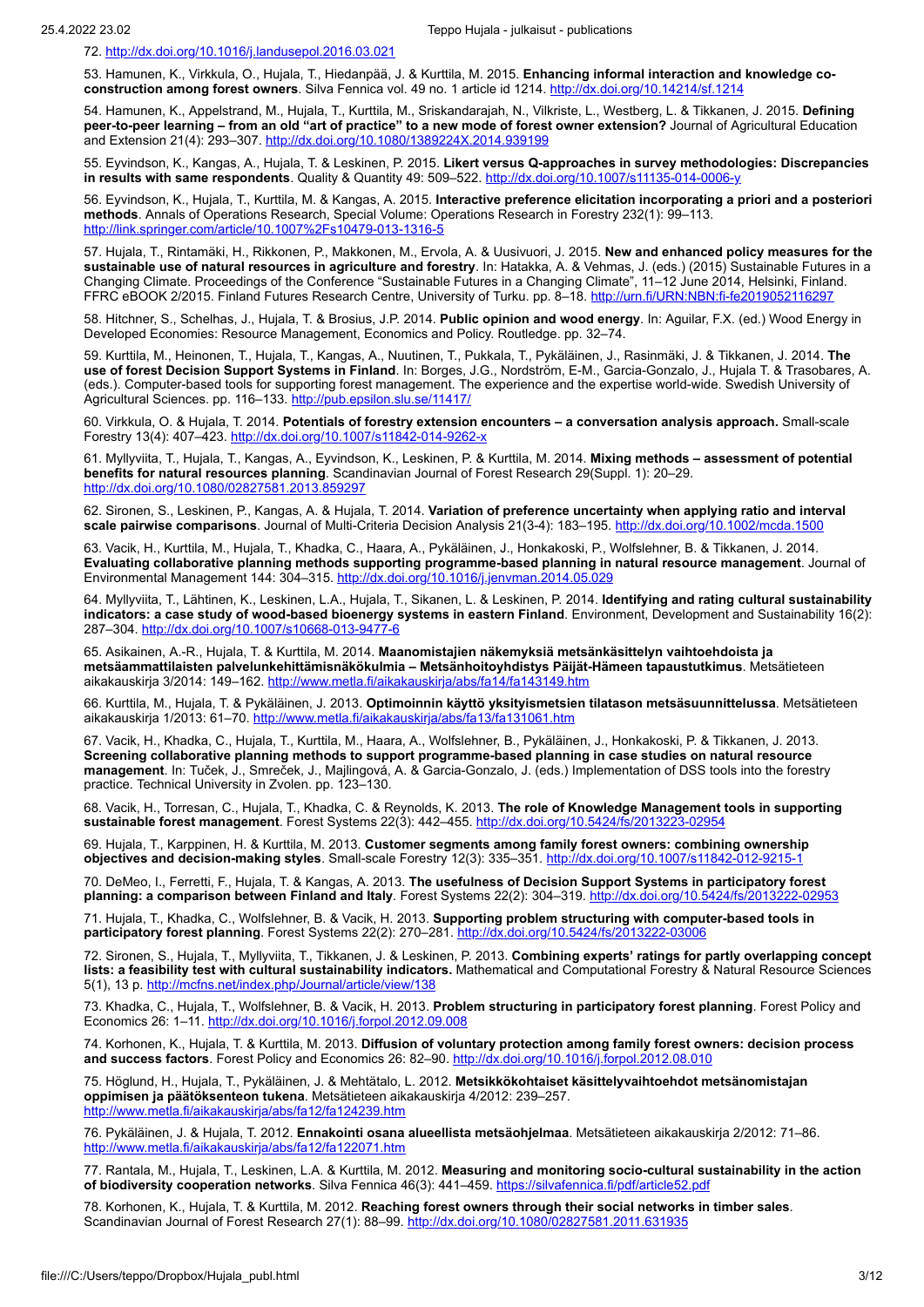79. Eyvindson, K., Hujala, T., Kangas, A. & Kurttila, M. 2012. **Selecting a forest plan among alternatives: consistency of preferences within decision support frameworks**. Forest Policy and Economics 15: 114–122. <http://dx.doi.org/10.1016/j.forpol.2011.09.009>

80. Virkkula, O., Hokajärvi, R. & Hujala, T. 2012. **Asiakaslähtöisyyden ilmeneminen metsäneuvontakeskustelussa**. In: Atjonen, P. (ed.) 2012. Oppiminen ajassa – kasvatus tulevaisuuteen. Joensuun vuoden 2011 kasvatustieteen päivien parhaat esitelmät artikkeleina. Suomen kasvatustieteellinen seura. Kasvatusalan tutkimuksia 61. pp. 65–80.

81. Hokajärvi, R., Hujala, T. & Tikkanen, J. 2011. **Change in forest planner's advisory role**. Scandinavian Journal of Forest Research 26(5): 466–476. <http://dx.doi.org/10.1080/02827581.2011.579996>

82. Eyvindson, K., Kurttila, M., Hujala, T. & Salminen, O. 2011. **An internet-supported planning approach for joint ownership forest holdings**. Small-scale Forestry 10(1): 1–17. <http://dx.doi.org/10.1007/s11842-010-9123-1>

83. Myllyviita, T., Hujala, T., Kangas, A. & Leskinen, P. 2011. **Decision support in assessing the sustainable use of natural resources – a comparative review**. The Open Forest Science Journal 4: 24–41. <http://dx.doi.org/10.2174/1874398601104010024>

84. Eyvindson, K., Kangas, A., Kurttila, M. & Hujala, T. 2010. **Using preference information in developing alternative forest plans**. Canadian Journal of Forest Research 40(12): 2398–2410. <u><http://dx.doi.org/10.1139/X10-179></u>

85. Tikkanen, J., Hokajärvi, R. & Hujala, T. 2010. **Development phases of forest planning on non-industrial private lands in Finland: Perspective of planners' work**. Small-scale Forestry 9(3): 331–347. <http://dx.doi.org/10.1007/s11842-010-9119-x>

86. Kangas, A., Saarinen, N., Saarikoski, H., Leskinen, L.A., Hujala, T. & Tikkanen, J. 2010. **Stakeholder perspectives about proper participation for Regional Forest Programmes in Finland**. Forest Policy and Economics 12(3): 213–222. <http://dx.doi.org/10.1016/j.forpol.2009.10.006>

87. Hokajärvi, R., Hujala, T., Leskinen, L.A. & Tikkanen, J. 2009. **Effectiveness of sermon policy instruments: forest management planning practices applying the activity theory approach**. Silva Fennica 43(5): 889–906. <https://silvafennica.fi/pdf/article178.pdf>

88. Hujala, T., Tikkanen, J., Hänninen, H. & Virkkula, O. 2009. **Family forest owners' perception of decision support.** Scandinavian Journal of Forest Research 24(5): 448–460. <http://dx.doi.org/10.1080/02827580903140679>

89. Holopainen, M., Haapanen, R., Hujala, T. & Nieminen, J. 2009. **Integrating research-based learning into local, remote and mobile GIS studies**. International Journal of Computer Science and Software Technology 2(1): 1–6.

90. Leskinen, P., Hujala, T., Tikkanen, J., Kainulainen, T., Kangas, A., Kurttila, M., Pykäläinen, J. & Leskinen, L.A. 2009. **Adaptive decision analysis in forest management planning**. Forest Science 55(2): 95–108. <https://academic.oup.com/forestscience/article/55/2/95/4604423>

91. Kainulainen, T., Leskinen, P., Korhonen, P., Haara, A. & Hujala, T. 2009. **A statistical approach to assessing interval scale preferences in discrete choice problems.** Journal of the Operational Research Society, 60, 252–258. <http://dx.doi.org/10.1057/palgrave.jors.2602554>

92. Holopainen, M., Tuominen, S., Karjalainen, M., Hyyppä, J., Hyyppä, H.,Vastaranta, M., Hujala, T. & Tokola, T. 2009. **Korkearesoluutioisten E-SAR-tutkakuvien tarkkuus puustotunnusten koealatason estimoinnissa**. Metsätieteen aikakauskirja 4/2009: 309–323. <http://www.metla.fi/aikakauskirja/abs/fa09/fa094309.htm>

93. Hokajärvi, R. & Hujala, T. 2009. **Metsäsuunnittelijan työ muuttuu**. Osaaja.net No 4 (2009), 12 p. [https://arkisto.uasjournal.fi/osaaja\\_2009-4/](https://arkisto.uasjournal.fi/osaaja_2009-4/)

94. Saarinen, N., Kangas, A., Tikkanen, J., Leskinen, L.A., Hujala, T. & Saarikoski, H. 2009. **Osallistujien näkökulmat alueellisiin metsäohjelmaprosesseihin.** Metsätieteen aikakauskirja 3/2009: 213–226. <http://www.metla.fi/aikakauskirja/abs/fa09/fa093213.htm>

95. Laitila, T., Tikkanen, J., Hujala, T. & Kurttila, M. 2009. **Yksityismetsien monikäyttöön liittyvät arvot ja asenteet: analyysi metsänomistajien haastatteluista**. Metsätieteen aikakauskirja 2/2009: 113–125. <http://www.metla.fi/aikakauskirja/abs/fa09/fa092113.htm>

96. Hujala, T. & Tikkanen, J. 2008. **Boosters of and barriers to smooth communication in family forest owners' decision making.** Scandinavian Journal of Forest Research, 23:5, 466–477. <http://dx.doi.org/10.1080/02827580802334209>

97. Holopainen, M., Hujala, T. & Nieminen, J. 2008. **Blended GIS studies model the work of a forest expert.** Computational Science and Its Applications – ICCSA 2008, Lecture Notes in Computer Science, Volume 5073/2008, pp. 181–190. [https://link.springer.com/chapter/10.1007/978-3-540-69848-7\\_16](https://link.springer.com/chapter/10.1007/978-3-540-69848-7_16)

98. Hujala, T., Pykäläinen, J. & Tikkanen, J. 2007. **Decision making among Finnish non-industrial private forest owners: The role of professional opinion and desire to learn.** Scandinavian Journal of Forest Research 22(5): 454–463. <http://dx.doi.org/10.1080/02827580701395434>

### **B Non-refereed scientific articles (47)**

99. Rantanen, S., Tahvanainen, V., Hujala, T., Pöllänen, S., Pykäläinen, J., Eriksson, M., Kärkkäinen, S., Haapala, A. 2020. **Multinational forest industry in a new territory – forestry education needs in Uruguay. In: The 53<sup>rd</sup> Pulp and Paper International** Congress: Book of paper.

100. Heräjärvi, H., Kunttu, J., Hurmekoski, E., Hujala, T. 2018. **Modified wood in circular economy – a critical review**. In: Creemers, J., Houben, T., Tjeerdsma, B., Militz, H., Junge, B. (eds.) Proceedings of ECWM<sup>9</sup>, The Ninth European Conference on Wood Modification, Arnhem, The Netherlands, 17–18 September 2018.

101. Mäntymaa, E., Juutinen, A., Hujala, T. Tyrväinen, L., Kurttila, M. 2017. **Demand-side valuation results: Finland**. In: Villanueva, A.J. et al. (eds.) Report on valuation results (Deliverable 4.2). Annex 3. Partners' reports for the demand-side valuation assessments. Brussels: PROVIDE Project (No. 633838). pp. 80–99.

102. Mäntymaa, E., Juutinen, A., Hujala, T. Tyrväinen, L., Kurttila, M. 2017. **Supply-side valuation results: Finland**. In: Villanueva, A.J. et al. (eds.) Report on valuation results (Deliverable 4. 2). Annex 4. Partners' reports for the supply-side valuation assessments. Brussels: PROVIDE Project (No. 633838). pp. 84–97.

103. Lawrence, A., Hujala, T., Weiss, G., Lidestav, G., Feliciano, D, Živojinović, I., 2016. **The dynamic landscape of forest ownership in Europe: what does it mean for society and policy? A synthesis of the FACESMAP findings.** In: Weiss, G. et al. (eds.) Forest ownership changes in Europe: trends, issues and needs for action. Book of abstracts, Final conference of the COST Action FP1201 FACESMAP, Vienna, Austria, 7–9 September 2016, pp. 12–15.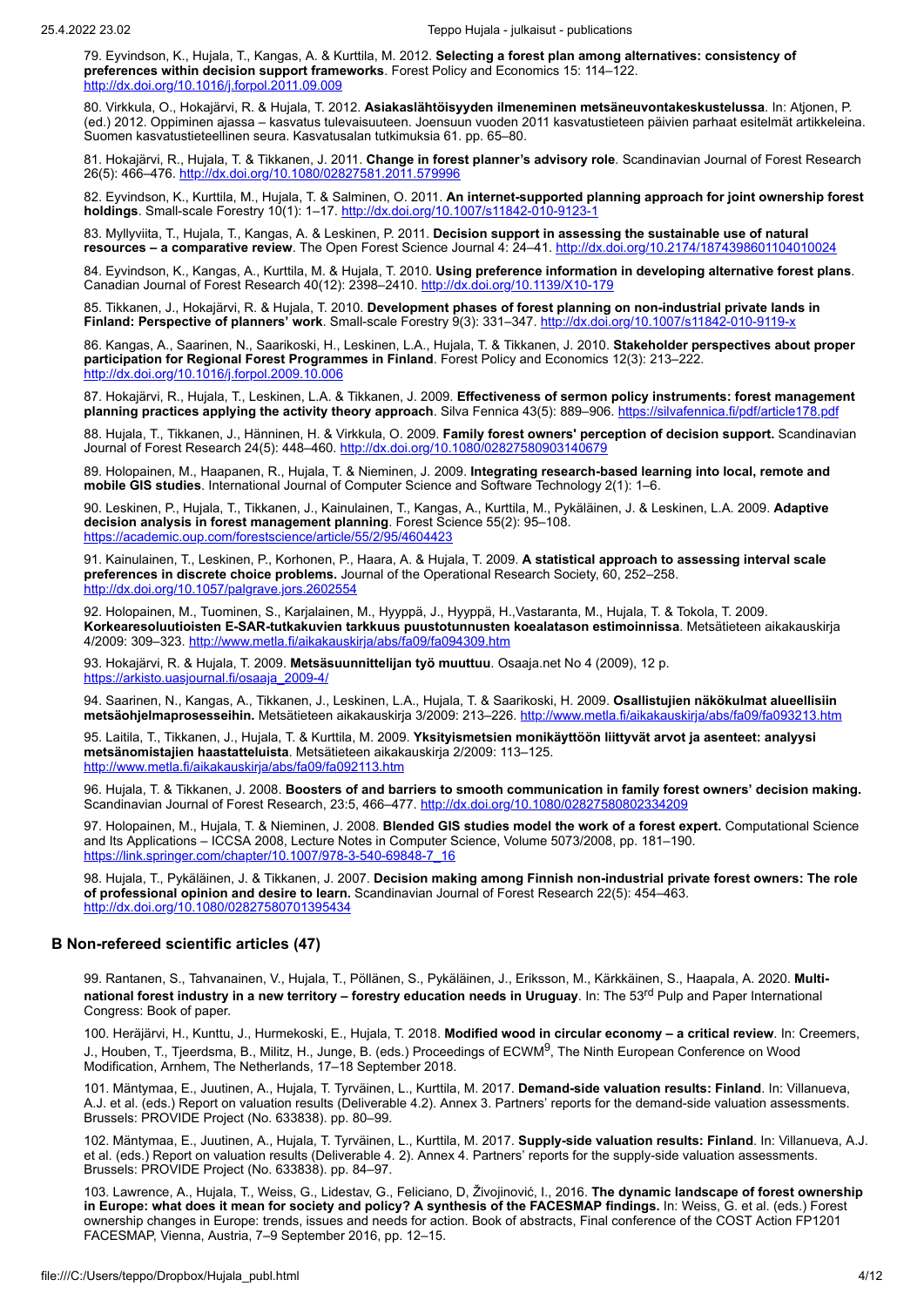104. Feliciano, D., Lawrence, A., Weiss, G., Hujala, T., Lidestav, G., Dobšinská, Z., Ludvig, A., Živojinović, I., 2016. **A joint learning method to develop better understanding of forest ownership changes across Europe. The case study of Cost Action FP1201**. In: Weiss, G. et al. (eds.) Forest ownership changes in Europe: trends, issues and needs for action. Book of abstracts, Final conference of the COST Action FP1201 FACESMAP, Vienna, Austria, 7–9 September 2016, pp. 16–18.

105. Nichiforel, L., Bouriaud, L., Deuffic, P, Keary, K., Weiss, G., Avdibegovic, M., Stoyanov, N., Rondeaux, J., Krajter Ostoic, S., Jarsky, V., Hrib, M., Teder, M., Hujala, T., Stojanovski, V., Stojanovska, M., Jager, L., Vennesland, B., Jodlowski, C., Sarvašová, Z., Dobšinská, Z., Pezdevšek Malovrh, Š., Sinko, M., Nedeljkovic, J., Nonic, D., Gorriz, E., Wilkes-Allemann, J., Wilhelmsson, E., Lawrence, A., Gatto, P., Lukmine, D., Silingiene, R., Vilkriste, L., Feliciano, D. 2016. **Degree of freedom in private forestry. A property rights analysis across 26 European countries**. In: Weiss, G. et al. (eds.) Forest ownership changes in Europe: trends, issues and needs for action, Book of abstracts, Final conference of the COST Action FP1201 FACESMAP, Vienna, Austria, 7–9 September 2016. EFICEEC-EFISEE c/o University of Natural Resources and Life Sciences, (BOKU), Vienna, Austria, pp.19–22.

106. Hujala, T., Hamunen, K., Kumela, H., Kurttila, M., Tikkanen, J. 2016. **Boosting female forest owners' self-efficacy by means of peer-learning**. In: Weiss, G. et al. (eds.) Forest ownership changes in Europe: trends, issues and needs for action, Book of abstracts, Final conference of the COST Action FP1201 FACESMAP, Vienna, Austria, 7–9 September 2016. EFICEEC-EFISEE c/o University of Natural Resources and Life Sciences, (BOKU), Vienna, Austria, pp. 37–39.

107. Lawrence, A., Deuffic. P., Hujala, T., Nichiforel, L., Lind, T., Wilhelmsson, E:, Teder, M., Vilkriste, L., Jodlowski, K., Marchal, D., Feliciano, D., Talkkari, A. 2016. **Extension, advice and knowledge exchange for private forestry: An overview of diversity and change across Europe**. In: Weiss, G. et al. (eds.) Forest ownership changes in Europe: trends, issues and needs for action. Book of abstracts, Final conference of the COST Action FP1201 FACESMAP, Vienna, Austria, 7–9 September 2016, pp.44–47.

108. Kurttila, M., Hujala, T., Hänninen, H., Kumela, H. 2016. **Family forest owners' opinion on potential forest leasing service in Finland**. In: Weiss, G. et al. (eds.) Forest ownership changes in Europe: trends, issues and needs for action. Book of abstracts, Final conference of the COST Action FP1201 FACESMAP, Vienna, Austria, 7–9 September 2016, pp. 83–85.

109. Hujala, T., Urquhart, J., Quiroga, S., Živojinović, I., Weiss, G. 2016. **Policies indirectly affecting new forest owners in Europe**. In: Weiss, G. et al. (eds.) Forest ownership changes in Europe: trends, issues and needs for action, Book of abstracts, Final conference of the COST Action FP1201 FACESMAP, Vienna, Austria, 7–9 September 2016. EFICEEC-EFISEE c/o University of Natural Resources and Life Sciences, (BOKU), Vienna, Austria, pp. 91-94.

110. Quiroga, S., Suarez, C., Sarvasova, Z., Schraml, U. & Hujala, T. 2015. **Policy and forest ownership: mutual relations**. In: I. Živojinović, G. Lidestav, D. Feliciano, T. Hujala., A. Lawrence and G. Weiss (eds.) Concepts, methods and findings in forest ownership research in Europe: Mid-term proceedings of the COST Action FP1201 Forest land ownership changes in Europe: significance for management and policy FACESMAP. EFICEEC-EFISEE Research Report. University of Natural Resources and Life Sciences, Vienna (BOKU), Vienna, Austria. pp. 17–22.

111. Pynnönen, S., Salomaa, A., Hujala, T., Harlio, A. & Paloniemi, R. 2015. **Forest management planning as a tool to enhance biodiversity protection**. In: I. Živojinović, G. Lidestav, D. Feliciano, T. Hujala., A. Lawrence and G. Weiss (eds.) Concepts, methods and findings in forest ownership research in Europe: Mid-term proceedings of the COST Action FP1201 Forest land ownership changes in Europe: significance for management and policy FACESMAP. EFICEEC-EFISEE Research Report. University of Natural Resources and Life Sciences, Vienna (BOKU), Vienna, Austria. pp. 55–62.

112. Karppinen, H., Horne, P., Hujala, T., Leppänen, J., Matilainen, A. & Talkkari, A. 2015. **Forest land ownership change in Finland**. In: Živojinović, I., Weiss, G., Lidestav, G., Feliciano, D., Hujala, T., Dobšinská, Z., Lawrence, A., Nybakk, E., Quiroga, S., Schraml, U. (eds.) Forest Land Ownership Change in Europe. COST Action FP1201 FACESMAP Country Reports, Joint Volume. EFICEEC-EFISEE Research Report. University of Natural Resources and Life Sciences, Vienna (BOKU), Vienna, Austria. pp. 177–203.

113. Kangas, A. & Hujala, T. 2015. **Challenges in publishing: producing, assuring and communicating quality**. Silva Fennica 49(4), article 1304, 6 p. <http://dx.doi.org/10.14214/sf.1304>

114. Hujala, T., Kurttila, M. & Store, R. 2014. **Mobile forest berry map service: co-creating value from open public data**. In: Toivonen, M. (ed.) Services and New Societal Challenges: Innovation for Sustainable Growth and Welfare. Proceedings of the 24th annual RESER Conference, 11–13 September, Helsinki, Finland. RESER & VTT. ISBN 978-951-38-7436-0. pp. 593–600.

115. Borges, J.G, Nordström, E-M., Hujala, T., Garcia-Gonzalo, J., Trasobares, A. & Rodriguez, L.C.E. 2014. **Addressing forest management planning problems with computerized tools. A synthesis of the experience world-wide**. In: Borges, J.G., Nordström, E-M., Garcia-Gonzalo, J., Hujala, T. & Trasobares, A. (eds.). Computer-based tools for supporting forest management. The experience and the expertise world-wide. Swedish University of Agricultural Sciences. pp. 484–499. <http://pub.epsilon.slu.se/11417/>

116. Hujala, T., Kurttila, M., Pykäläinen, J. & Saaristo, L. 2014. **Biodiversity-oriented planning and management of Finnish smallscale forests – overcoming the challenges of fragmented land and poor cost-efficiency**. In: Kawasaki, A. (ed.) IUFRO 3.08 & 6.08 Joint Conference: Future Directions of Small-scale and Community-based Forestry, Proceedings. pp. 128–137. [http://www.iufro.org/download/file/11055/5342/30800-60800-60801-fukuoka13\\_pdf/](http://www.iufro.org/download/file/11055/5342/30800-60800-60801-fukuoka13_pdf/)

117. Hamunen, K., Hujala, T. & Kurttila, M. 2014. **Steps towards peer-learning-based forest owners' guidance**. In: Kawasaki, A. (ed.) IUFRO 3.08 & 6.08 Joint Conference: Future Directions of Small-scale and Community-based Forestry, Proceedings. pp. 192– 198[.http://www.iufro.org/download/file/11055/5342/30800-60800-60801-fukuoka13\\_pdf/](http://www.iufro.org/download/file/11055/5342/30800-60800-60801-fukuoka13_pdf/)

118. Hujala, T., Rikkonen, P., Ervola, A. & Uusivuori, J. 2014. **Adjusting policy instruments to bio-based forest sector: a Delphi survey to assess stakeholders' standpoints**. In: Roos. A., Kleinschmit, D., Toppinen, A., Baardsen, S., Lindstad, B.H. & Thorsen, B.J. (eds.) Conference Proceedings, Nordic Workshop: "The forest sector in the biobased economy - perspectives from policy and economic sciences", August 28–29, 2013, Uppsala, Sweden. SLU Forest Products, Proceedings 2014:1, pp. 29–33.

119. Kumela, H., Hujala, T., Rantala, M. & Pykäläinen J. 2012. **Forest owners' decision support for voluntary conservation – the present state and tensions among purposeful action models in Finland**. In: Toppinen, A., Karppinen, H. & Kleemola, K. (eds.). Proceedings of the Biennial Meeting of the Scandinavian Society of Forest Economics, Hyytiälä, Finland, May 2012. Scandinavian Forest Economics 44: 60-68. <https://www.ssfe-network.org/publications/>

120. Hujala, T., Höglund, H., Mehtätalo, L. & Pykäläinen, J. 2012. **Trialogical learning – a concept for enhancing interactive forest planning**. In: Meyer, S.R. (ed.) Proceedings of the IUFRO 3.08.00 Small-scale Forestry Conference 2012 "Science for Solutions", August 24–27, 2012, [Amherst, Massachusetts, USA. pp. 58–63. http://iufrossf2012.files.wordpress.com/2012/10/iufro\\_3-08-](http://iufrossf2012.files.wordpress.com/2012/10/iufro_3-08-00_proceedings_2012.pdf) 00\_proceedings\_2012.pdf

121. Pykäläinen, J. & Hujala, T. 2012. **Conversational versus computer-aided forest planning service**. In: Meyer, S.R. (ed.) Proceedings of the IUFRO 3.08.00 Small-scale Forestry Conference 2012 "Science for Solutions", August 24–27, 2012, Amherst, Massachusetts, USA. pp. 149–153. [http://iufrossf2012.files.wordpress.com/2012/10/iufro\\_3-08-00\\_proceedings\\_2012.pdf](http://iufrossf2012.files.wordpress.com/2012/10/iufro_3-08-00_proceedings_2012.pdf)

122. Hujala, T., Tikkanen, J., Korhonen, K. & Virkkula, O. 2011. **Promises and drawbacks of peer-to-peer learning in Finnish family forestry**. In: Hartebrodt, C. & Howard, C. (eds.). 2011 IUFRO Small Scale Forestry Conference: Synergies and Conflicts in Social,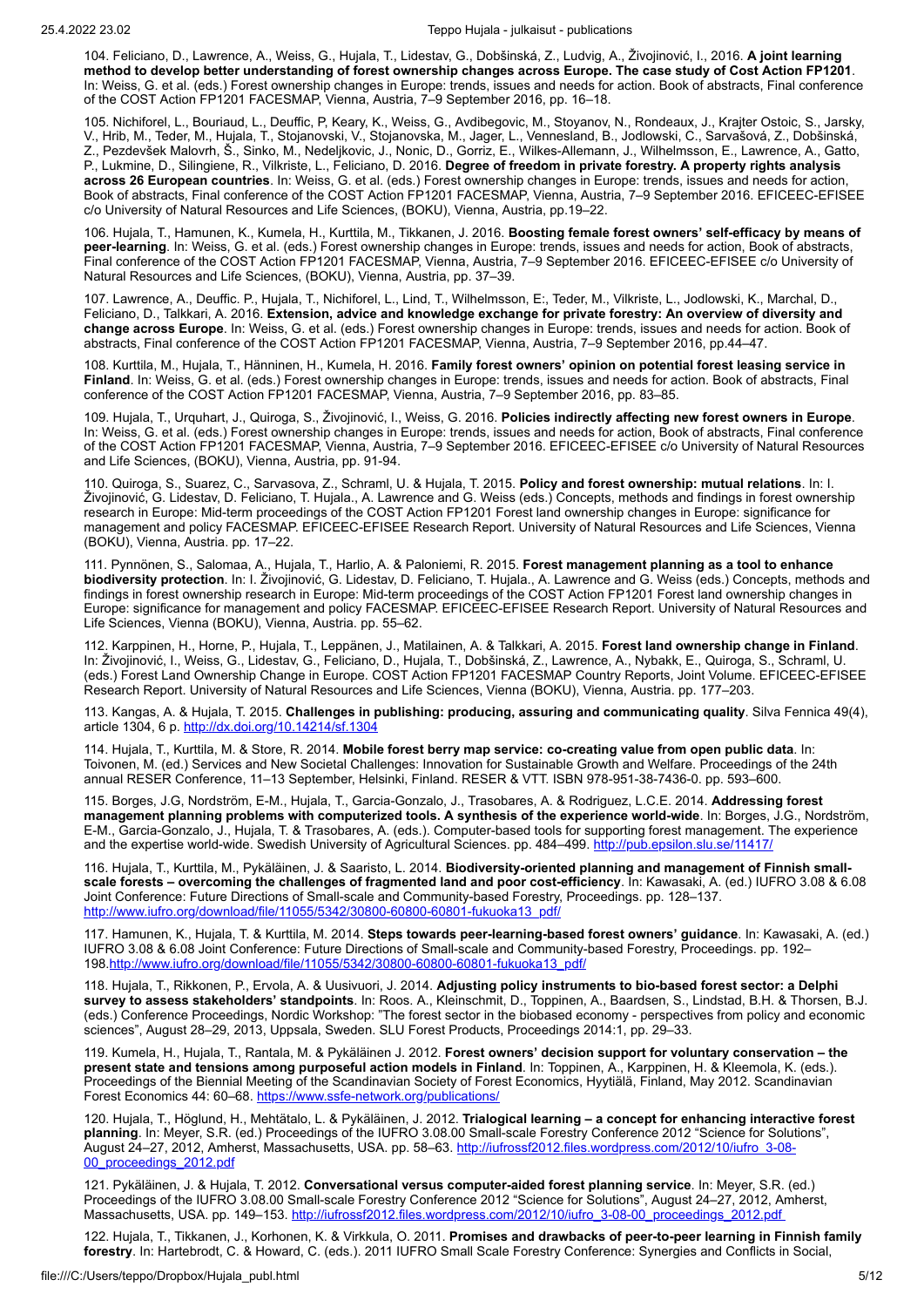Ecological and Economic Interactions. Universität Freiburg & FVA Baden-Württemberg, Freiburg. pp. 29–34. [http://www.iufro.org/download/file/7420/5065/30800-freiburg11-proceedings\\_pdf/](http://www.iufro.org/download/file/7420/5065/30800-freiburg11-proceedings_pdf/)

123. Korhonen, K., Kurttila, M. & Hujala, T. 2011. **Family forest owners' voluntary biodiversity protection – Decision support network, satisfaction and perceived difficulties**. In: Hartebrodt, C. & Howard, C. (eds.). 2011 IUFRO Small Scale Forestry Conference: Synergies and Conflicts in Social, Ecological and Economic Interactions. Universität Freiburg & FVA Baden-Württemberg, Freiburg. pp. 101-106. [http://www.iufro.org/download/file/7420/5065/30800-freiburg11-proceedings\\_pdf/](http://www.iufro.org/download/file/7420/5065/30800-freiburg11-proceedings_pdf/)

124. Korhonen, K., Hujala, T., Kurttila, M. & Tikkanen, J. 2011. **Family forest owners' peer-to-peer networks: Experiences and potential in Finland**. In: Karppinen, H., Hujala, T. & Virkkula, O. (eds.). Recent advances in land owner extension. Proceedings of the IUFRO 3.08 Symposium with a special theme of peer-to-peer learning among land owners, 3–5 April 2011, Kuusamo, Finland. Working Papers of the Finnish Forest Research Institute 193. p. 47–54. <u>http://www.metla.fi/julkaisut/workingpapers/2011/mwp193.htm</u>

125. Eyvindson, K., Hujala, T., Kangas, A. & Kurttila, M. 2010. **Effect of information content on the choice among alternative forest plans**. In: Helles, F. & Nielsen, P.S. (eds.). Proceedings of the Biennial Meeting of the Scandinavian Society of Forest Economics, Gilleleje, Denmark, May 19–22, 2010. Scandinavian Forest Economics 43, p. 21–33. <https://www.ssfe-network.org/publications/>

126. Hujala, T., Kurttila, M., Korhonen, K. & Pykäläinen, J. 2010. **Reasoning of family forest owners – survey of forest management and biodiversity protection problems**. In: Helles, F. & Nielsen, P.S. (eds.). Proceedings of the Biennial Meeting of the Scandinavian Society [of Forest Economics, Gilleleje, Denmark, May 19–22, 2010. Scandinavian](https://www.ssfe-network.org/publications/) Forest Economics 43, p. 146–160. <u>https://www.ssfe-</u> network.org/publications/

127. Korhonen, K., Kurttila, M. & Hujala, T. 2010. **Typical social networks of family forest owners in timber trade**. In: Helles, F. & Nielsen, P.S. (eds.). Proceedings of the Biennial Meeting of the Scandinavian Society of Forest Economics, Gilleleje, Denmark, May 19– 22, 2010. Scandinavian Forest Economics 43, pp. 161-171. <https://www.ssfe-network.org/publications/>

128. Hujala, T. & Kurttila, M. 2010. **Facilitated group decision making in hierarchical contexts**. In: Kilgour, D. Marc & Eden, Colin (Eds.). Handbook of Group Decision and Negotiation. Advances in Group Decision and Negotiation, Vol 4. Springer Netherlands, pp. 325–337. [http://dx.doi.org/10.1007/978-90-481-9097-3\\_20](http://dx.doi.org/10.1007/978-90-481-9097-3_20)

129. Eyvindson, K., Kangas, A., Kurttila, M. & Hujala, T. 2010. **Using Goal Programming and preference information to develop alternative forest plans**. OP9. In: Falcao, A.O. & Rosset, C. (eds.). Proceedings of the Workshop on Decision Support Systems in Sustainable Forest Management. Lisbon, April 2010. University of Lisbon. 6 p.

130. Hokajärvi, R., Virkkula, O., Hujala, T. & Tikkanen, J. 2010. **Improving the consultation model for forest planning: a designbased study.** In: Medved, M. (ed.). Small Scale Forestry in a Changing World: Opportunities and Challenges and the Role of Extension and Technology Transfer. Proceedings of IUFRO conference, 06–12 June 2010, Bled, Slovenia. Slovenian Forest Institute & Slovenia Forest Service, Ljubljana. pp. 282–292. [http://www.iufro.org/download/file/5842/4585/30800-et-at-bled10\\_pdf/](http://www.iufro.org/download/file/5842/4585/30800-et-at-bled10_pdf/)

131. Hujala, T., Kurttila, M. & Karppinen, H. 2010. **Cross-evaluation of two forest owner typologies: how do motives of ownership and needs of communication interact**In: Medved, M. (ed.). Small Scale Forestry in a Changing World: Opportunities and Challenges and the Role of Extension and Technology Transfer. Proceedings of the IUFRO conference, 06–12 June 2010, Bled, Slovenia. Slovenian Forest Institute & Slovenia Forest Service, Ljubljana. pp. 320-330. [http://www.iufro.org/download/file/5842/4585/30800-et-at-bled10\\_pdf/](http://www.iufro.org/download/file/5842/4585/30800-et-at-bled10_pdf/)

132. Hujala, T. 2009. **Argumentative Moves in Qualitative Case Study Reports**. In: Havimo, M. & Rasinmäki, J. (eds.). Kollokvioiden satoa – Tutkimuksia metsänarvioinnista, metsä- ja puuteknologiasta. Helsingin yliopiston Metsävarojen käytön laitoksen julkaisuja 45, p. 17–22.<http://helda.helsinki.fi/handle/10138/13982>

133. Hokajärvi, R., Hujala, T. & Tikkanen, J. 2009. **Well-being in extension work among private land owners: A forest planning case**. In: Electronic proceedings of IEA 2009, the 17th World Congress on Ergonomics, August 9–14, 2009, Beijing, China.

134. Hokajärvi, R., Tikkanen, J. & Hujala, T. 2009. **Development phases of forest planning activity in privately owned land: A planning work perspective**. In: Piatek, K.B., Spong, B.D., Harrison, S. and McGill, D.W. (eds.). Seeing the Forest Beyond the Trees: New possibilities and expectations for products and services from small-scale forestry. Proceedings of the 2009 IUFRO 3.08 Small-Scale Forestry Symposium. June 2009, Morgantown, WV, United States: West Virginia University, Division of Forestry and Natural Resources. pp. 92–103. [http://www.iufro.org/download/file/5258/4502/30800-morgantown09-proceedings\\_pdf/](http://www.iufro.org/download/file/5258/4502/30800-morgantown09-proceedings_pdf/)

135. Hujala, T., Kurttila, M., Tikkanen, J., Leskinen, P. & Leskinen, L.A. 2009. **Adaptive consultation: a tool for recognizing family forest owners' amenity values**. In: Piatek, K.B., Spong, B.D., Harrison, S. and McGill, D.W. (eds.). Seeing the Forest Beyond the Trees: New possibilities and expectations for products and services from small-scale forestry. Proceedings of the 2009 IUFRO 3.08 Small-Scale Forestry Symposium. June 2009, Morgantown, WV, United States: West Virginia University, Division of Forestry and Natural Resources. pp. 104–113. [http://www.iufro.org/download/file/5258/4502/30800-morgantown09-proceedings\\_pdf/](http://www.iufro.org/download/file/5258/4502/30800-morgantown09-proceedings_pdf/)

136. Nuutinen, T. & Hujala, T. 2009. **A flavour of the Slovakian Forest Sector: Study Tour of Finnish Forest Inventory and Planning Specialists**. In: Ilavský, J., Duben, Z. & Hujala, T. (eds.) 2009. Proceedings of the International Seminar "Role of Forest Inventory and Management Planning in Sustainable Forest Management in Finland and in Slovakia", Technical University in Zvolen, Slovakia, 12 September 2008. Technical University of Zvolen, Zvolen. ISBN 978-80-8093-076-9. pp. 5–10.

137. Virkkula, O., Hujala, T., Hokajärvi, R. & Tikkanen, J. 2009. **Are forestry consultation meetings owner-driven – Analyzing the interplay between the owner and the planner**. In: Piatek, K.B., Spong, B.D., Harrison, S. and McGill, D.W. (eds.). Seeing the Forest Beyond the Trees: New possibilities and expectations for products and services from small-scale forestry. Proceedings of the 2009 IUFRO 3.08 Small-Scale Forestry Symposium. June 2009, Morgantown, WV, United States: West Virginia University, Division of Forestry and Natural Resources. pp. 304-313. [http://www.iufro.org/download/file/5258/4502/30800-morgantown09-proceedings\\_pdf/](http://www.iufro.org/download/file/5258/4502/30800-morgantown09-proceedings_pdf/)

138. Hujala, T., Laitila, T., Kurttila, M. & Tikkanen, J. 2008. **Multiple motives of family forest owners in their speech about forestrelated decision-making**. In: Bergseng, E., Delbeck, G. & Hoen, H.F. (eds.). Proceedings of the Biennial Meeting of the Scandinavian Society of Forest Economics. Lom, Norway, 6th–9th April 2008. pp. 335–343.<https://www.ssfe-network.org/publications/>

139. Hujala, T., Kainulainen, T. & Leskinen, P. 2007. **Psychological aspects of decision making as new research topics in natural resources management.**In: Hofmann, K.P. (ed.) 2007. Psychology of Decision Making in Economics, Business and Finance. Nova Publishers, pp. 1–6.

140. Hujala, T. 2005. **Ohjattu BSCW-keskustelu osana kurssisuoritusta.** Valtiotieteellisen tiedekunnan verkkolehti Piirtoheitin 1/2005, ISSN 1795-3413.

141. Hujala, T., Tikkanen, J., Hänninen, H. & Virkkula, O. 2007. **Evaluation of Decision-support Needs among Family Forest Owners in Finland: An Application of Mixed Methods.** In: Harrison, S.R., Bosch, A. and Herbohn, J.L. (eds.), Improving the Triple Bottom Line Returns from Small-Scale Forestry, Proceedings from an International Conference, Ormoc, the Philippines, 18–21 June, 2007, pp. 215– 220.

142. Hujala, T., Nieminen, J. & Holopainen, M. 2007. **Blended Learning in a Research Intensive University – A Case Study from the Field of Geoinformatics.** In: Szűcs, A. & Bø, I. Proceedings of EDEN 2007 Annual Conference, 13–16 June, 2007, Naples, Italy.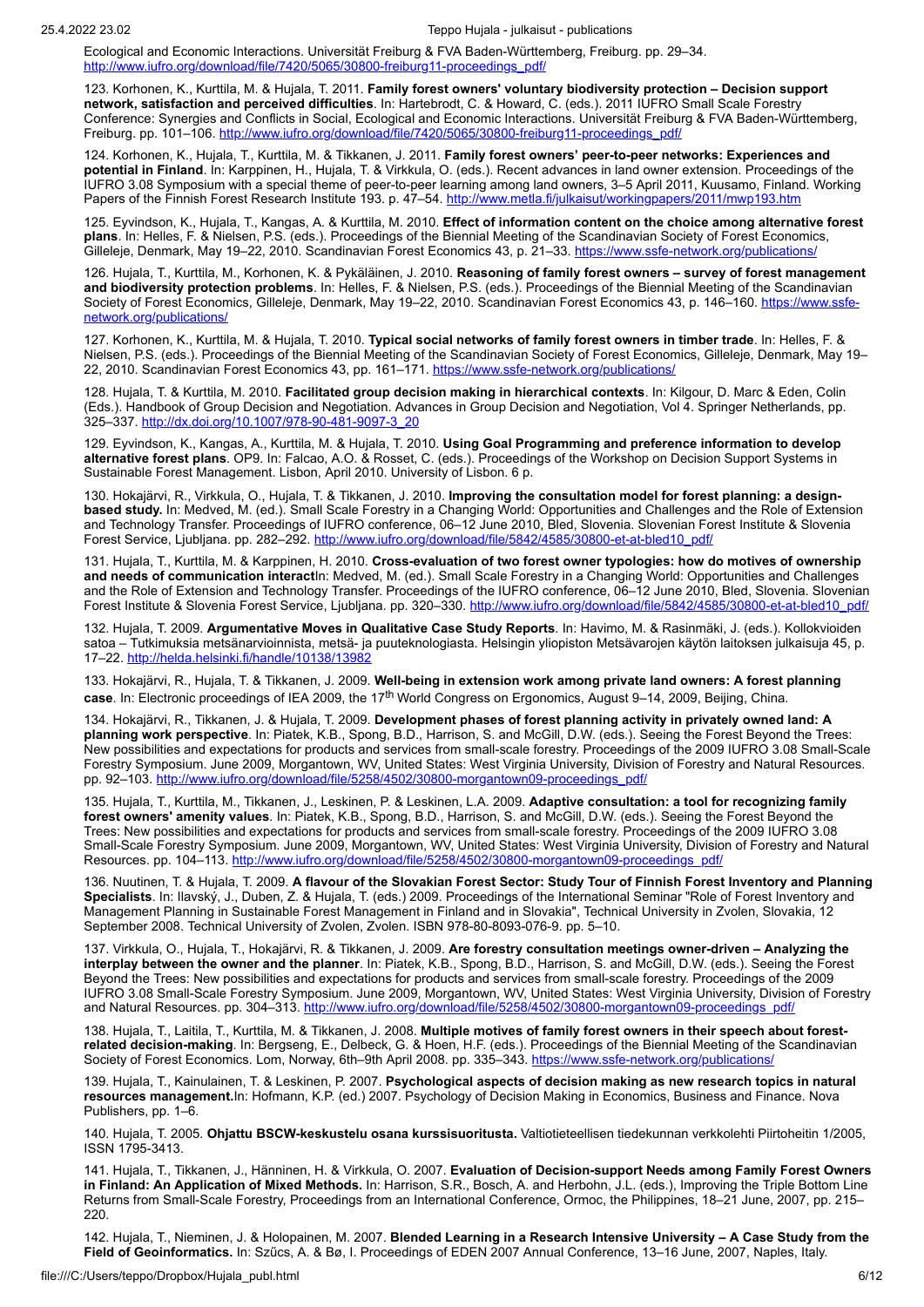143. Heinimo, S-M. & Hujala, T. 2005. **Flexible Web-Based Assessment Methods – A Virtual University Project at the Department of Forest Resource Management at Viikki Campus.** In: Szűcs, A. & Bø, I. Proceedings of EDEN 2005 Annual Conference, 20–23 June, 2005, Helsinki University of Technology. Espoo, Finland, pp. 469–471.

144. Nieminen, J., Hujala, T. & Holopainen, M. 2005. **Forestry Research as a basis for GIS related teaching at the University of Helsinki.** Proceedings of Research-Based Teaching in Higher Education, March 22–23, 2005, University of Helsinki, Finland, pp. 73–76.

145. Hujala, T., Kynäslahti, H. & Seppälä, P. 2003. **"Creative Learning" – Mobility in Action.** In: Kynäslahti, H. & Seppälä, P. (eds.) Mobile Learning, pp. 105–114. IT-Press, Edita Publishing.

### **C Scientific books (monographs and edited volumes) (12)**

146. Hujala, T., Pelli, P., Donner-Amnell, J., Paaskoski, L. (eds.) 2021. **Katsaus metsäalan tulevaisuustöihin**. Luston julkaisuja 4. Suomen metsämuseo Lusto, Savonlinna. ISBN 978-952-69018-6-2.<https://erepo.uef.fi/handle/123456789/26198>

147. Hujala, T., Lähtinen, K., Malkamäki, A., Pynnönen, S., Toppinen, A. (eds.) 2020. **Proceedings of the IUFRO WG 5.10.00 & Scandinavian Society of Forest Economics (SSFE) Online Conference, 28–30 September 2020**. Scandinavian Forest Economics 49. [https://www.ssfe-network.org/wp-content/uploads/2020/12/Scandinavian\\_Forest\\_Economics\\_No\\_49.pdf](https://www.ssfe-network.org/wp-content/uploads/2020/12/Scandinavian_Forest_Economics_No_49.pdf)

148. Hujala, T., Toppinen, A., Butler, B.J. (eds.) 2019. **Services in family forestry**. World Forests 24, Springer. <https://www.springer.com/gp/book/9783030289980>

149. Tikkanen, J., Kheidr, J., Hujala, T., Karppinen, H. (eds.) 2018. **Transformations towards a new era in small scale forestry: book of abstracts in IUFRO 3.08.00 small-scale forestry conference 2018, 11.–13.6.2018 Vaasa, Finland**. Publications of the University of Eastern Finland, Reports and Studies in Forestry and Natural Sciences 31. <http://urn.fi/URN:ISBN:978-952-61-2790-3>

150. Weiss, G., Lidestav, G., Feliciano, D., Hujala, T., Dobšinská, Z., Lawrence, A., Živojinović, I. (eds.) 2016. **Forest ownership changes in Europe: trends, issues and needs for action**. Book of abstracts, Final conference of the COST Action FP1201 FACESMAP, Vienna, Austria, 7–9 September 2016. EFICEEC-EFISEE c/o University of Natural Resources and Life Sciences, (BOKU), Vienna, Austria.

151. Kangas, A., Kurttila, M., Hujala, T., Eyvindson, K. & Kangas, J. 2015. **Decision support for forest management**. Managing Forest Ecosystems 30 (second edition), 307 p. Springer. <http://www.springer.com/us/book/9783319235219>

- (ibid.) Introduction, pp. 3–10
- (ibid.) Forest Management Planning, pp. 11–21
- (ibid.) Single-Criterion Problems, pp. 25–35
- (ibid.) Multi-criteria Decision Problems, pp. 37–79
- (ibid.) Uncertainty in Multi-criteria Decision-Making, pp. 81–124
- (ibid.) Optimisation, pp. 127–166
- (ibid.) Heuristic Optimisation, pp. 167–191
- (ibid.) Uncertainty in Optimisation, pp. 193–216
- (ibid.) Group Decision-Making and Participatory Planning, pp. 219–231
- (ibid.) Voting Methods, pp. 233–251
- (ibid.) Participatory Planning Processes in Action, pp. 253–286
- (ibid.) Behavioural Aspects, pp. 289–300
- (ibid.) Final Remarks, pp. 301–307

152. Živojinović, I., Lidestav, G., Feliciano, D., Hujala. T., Lawrence, A. & Weiss, G. (eds.) 2015. **Concepts, methods and findings in forest ownership research in Europe: Mid-term proceedings of the COST Action FP1201 Forest land ownership changes in Europe: significance for management and policy FACESMAP**. EFICEEC-EFISEE Research Report. University of Natural Resources and Life Sciences, Vienna (BOKU), Vienna, Austria.

153. Živojinović, I., Weiss, G., Lidestav, G., Feliciano, D., Hujala, T., Dobšinská, Z., Lawrence, A., Nybakk, E., Quiroga, S., Schraml, U. (eds.) 2015. **Forest land ownership change in Europe. COST Action FP1201 FACESMAP country reports, joint volume**. EFICEEC-EFISEE Research Report. University of Natural Resources and Life Sciences, Vienna (BOKU), Vienna, Austria.

154. Borges, J.G., Nordström, E-M., Garcia-Gonzalo, J., Hujala T. & Trasobares, A. (eds.) 2014. **Computer-based tools for supporting forest management. The experience and the expertise world-wide**. Swedish University of Agricultural Sciences. <https://pub.epsilon.slu.se/11417/>

155. Karppinen, H., Hujala, T. & Virkkula, O. (eds.) 2011. **Recent advances in land owner extension. Proceedings of the IUFRO 3.08 Symposium with a special theme of peer-to-peer learning among land owners**, 3–5 April 2011, Kuusamo, Finland. Working Papers of the Finnish Forest Research Institute 193. 91 p. <http://www.metla.fi/julkaisut/workingpapers/2011/mwp193.htm>

156. Haapanen, R. & Hujala, T. (eds.) 2009. **Taksaattorien taipaleelta. Sata ja yksi vuotta suomalaista metsänarviointia**. Taksaattoriklubi, 384 p.

157. Tikkanen, J., Hokajärvi, R., Hujala, T. & Lappalainen, S. (eds.) 2007. **Asiakaslähtöisyys metsäsuunnittelun kehittämishaasteena**. Working Papers of the Finnish Forest Research Institute 65. 124 p. <http://www.metla.fi/julkaisut/workingpapers/2007/mwp065.htm>

## **D Publications intended for professional communities (76)**

158. Ollila, J., Hujala, T. 2022. **Tulevaisuustaidot ja tulevaisuusoppiminen**. In: Aalto, H-K., Heikkilä, K., Keski-Pukkila, P., Mäki, M., Pöllänen, M. (eds.) Tulevaisuudentutkimus tutuksi – perusteita ja menetelmiä. Tulevaisuudentutkimuksen Verkostoakatemian julkaisuja 1/2022, Tulevaisuuden tutkimuskeskus, Turun yliopisto. ISBN 978-952-249-562-4 (sid.), ISBN 978-952-249-563-1 (pdf), ISSN 1798- 5498,<https://urn.fi/URN:ISBN:978-952-249-563-1>, pp. 400–415.

159. Paaskoski, L., Siivonen, K., Vähäkari, N., Latvala-Harvilahti, P., Pelli, P., Granlund, M., Hujala, T. 2022. **Dynaaminen museo ja tulevaisuusperintöverstas. Käsikirja museoiden ekososiaaliseen sivistystyöhön.** Luston julkaisuja 6. Suomen Metsämuseo Lusto, Savonlinna. ISBN 978-952-69018-8-6 (pdf), ISSN 2489-4168. [https://issuu.com/luston\\_julkaisuja/docs/978-952-69018-8-6](https://issuu.com/luston_julkaisuja/docs/978-952-69018-8-6)

160. Paaskoski, L., Hujala, T. 2021. **Johdanto: miksi tarvitsemme metsäalan tulevaisuustöiden jäsentämistä**. In: Hujala, T., Pelli, P., Donner-Amnell, J., Paaskoski, L. (eds.) Katsaus metsäalan tulevaisuustöihin. Luston julkaisuja 4, Suomen metsämuseo Lusto, Savonlinna, pp. 4-5.<https://erepo.uef.fi/handle/123456789/26198>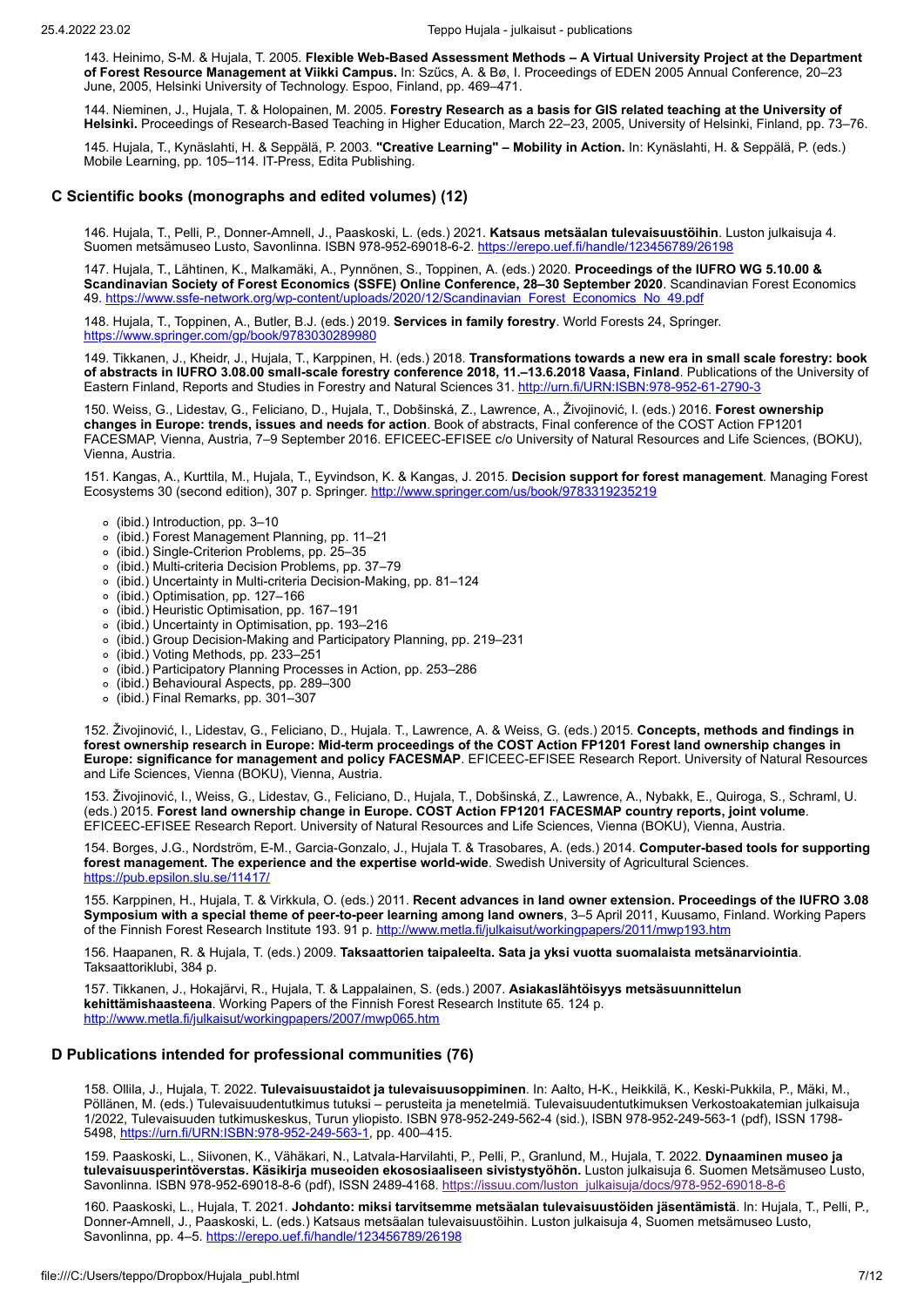161. Hujala, T., Pelli, P., Donner-Amnell, J. 2021. **Johtopäätökset metsäalan tulevaisuustyön kehittämiseksi**. In: Hujala, T., Pelli, P., Donner-Amnell, J., Paaskoski, L. (eds.) Katsaus metsäalan tulevaisuustöihin. Luston julkaisuja 4, Suomen metsämuseo Lusto, Savonlinna, pp. 46-48.<https://erepo.uef.fi/handle/123456789/26198>

162. Hujala, T. 2021. **Harppaus avoimempaan ja läpinäkyvämpään metsätieteeseen**. Metsätieteen aikakauskirja vuosikerta 2021 artikkeli id 10602. <https://doi.org/10.14214/ma.10602>

163. Hujala, T. 2020. **Millainen on hyvä metsätieteellinen katsaus?** Metsätieteen aikakauskirja vuosikerta 2020 artikkeli id 10508. <https://doi.org/10.14214/ma.10508>

164. Viitala, E.J., Hujala, T., Hänninen, H., Leppänen, J., Selkimäki, M. 2020. **Luonnontuottometsä: Yhdysvaltalaisen Forest Banktoimintamallin soveltaminen Suomessa**. Luonnonvara- ja biotalouden tutkimus 65/2020. Luonnonvarakeskus, Helsinki. 74 s. <http://urn.fi/URN:ISBN:978-952-380-043-4>

165. Hujala, T., Butler, B.J. 2020. **Transformations Towards a New Era in Small Scale Forestry: Introduction to the Small-scale Forestry Special Issue**. Small-scale Forestry 19(2): 123–128.<https://doi.org/10.1007/s11842-020-09449-2>

166. Vennesland, B., Björnsdottir, B., Dolling, A., Hujala, T., Nybakken, L, Strange, N., Hildebrand, S.M. 2020. **Gender balance in the Nordic Forest Sector.** Nordic Forest Research (SNS) [Publication. 37 pp. + appendices. https://nordicforestresearch.org/wp](https://nordicforestresearch.org/wp-content/uploads/2020/09/200917-gender-web.pdf)content/uploads/2020/09/200917-gender-web.pdf

167. Kangas, J., Pitkänen, S., Hujala, T. 2020. **Forest bioeconomy education and research at the University of Eastern Finland**. In: Liuhto, K. (ed.) The forest industry around the Baltic Sea region: Future challenges and opportunities. BSR Policy Briefing series 1/2020, pp. 83-89. Centrum Balticum. [https://www.centrumbalticum.org/files/4638/BSR\\_Policy\\_Briefing\\_2020.pdf](https://www.centrumbalticum.org/files/4638/BSR_Policy_Briefing_2020.pdf)

168. Nichiforel, L. & Hujala, T. 2020. **Policy instruments and legislation to govern forest ownership** (Chapter 5.1). In: UNECE and FAO (2020), Who owns our forests? Forest ownership in the ECE region, pp. 87–100. Coordinating Lead Author: Anna Lawrence. ECE/TIM/SP/43, United Nations Publication, Geneva. (eISBN 978-92-1-004828-6. ISSN 1020-2269. eISSN 2518-6450.) <http://www.unece.org/fileadmin/DAM/timber/publications/SP-43.pdf>

169. Hujala, T., Takala, T., Tikkanen, J. 2020. **Is small a problem?** (Chapter A1-2.) In: UNECE and FAO (2020), Who owns our forests? Forest ownership in the ECE region, Annex I: Current research topics in forest ownership in the ECE region, pp. 145–147. Coordinating Lead Author: Anna Lawrence. ECE/TIM/SP/43, United Nations Publication, Geneva. (eISBN 978-92-1-004828-6. ISSN 1020-2269. eISSN 2518-6450.)<http://www.unece.org/fileadmin/DAM/timber/publications/SP-43.pdf>

170. Lawrence, A., Hujala, T., Deuffic, P., Nichiforel, L. 2020. **Forestry extension and advice - Diversity and change across Europe**. In: UNECE and FAO (2020), Who owns our forests? Forest ownership in the ECE region, pp. 148–150. Coordinating Lead Author: Anna Lawrence. ECE/TIM/SP/43, United Nations Publication, Geneva. (eISBN 978-92-1-004828-6. ISSN 1020-2269. eISSN 2518-6450.) <http://www.unece.org/fileadmin/DAM/timber/publications/SP-43.pdf>

171. Hujala, T. 2019. **Kotimaisen metsätieteellisen julkaisemisen vastuut**. Metsätieteen aikakauskirja, vuosikerta 2019, artikkeli id 10296 (Päätoimittajalta). <https://doi.org/10.14214/ma.10296>

172. Hujala, T. 2018. **Puun vuosisata - kuinka se voi muuttaa pienmetsätaloutta?** Puumies 6/2018: 7–8.

173. Hokajärvi, R., Kastikainen, J., Pesola, T., Heikkinen, E., Repo, E-L., Hujala, T., Tikkanen, J., Kari, M., Viitala, E. 2018. **Biotalous haastaa kehittämään maatilan suunnittelupalveluja**. ePooki 26/2018. Oulun ammattikorkeakoulun tutkimus- ja kehitystyön julkaisut. <http://urn.fi/urn:nbn:fi-fe2018050719408>

174. Weiss, G., Lawrence, A., Lidestav, G., Feliciano, D., Hujala, T. 2017. **Changing Forest Ownership in Europe – Main Results and Policy Implications**. COST Action FP1201 FACESMAP Policy Paper. EFICEEC-EFISEE Research Report. University of Natural Resources and Life Sciences, Vienna (BOKU), Vienna, Austria. 25 pages. ISBN 978-3-900932-49-7

175. Kurttila, M., Ahtikoski, A., Hujala, T., Hänninen, H., Koivumäki, E., Kontkanen, E., Kumela, H., Laakkonen, A., Leppänen, J., Pykäläinen, J., Turtiainen, M., Uusivuori, J., Viitala, E-J. 2017. **Metsänvuokraus – uusi metsäomaisuuden hoidon kokonaispalvelu: METSÄVUO-hankkeen loppuraportti**[. Luonnonvara- ja biotalouden tutkimus 23/2017,](http://urn.fi/URN:ISBN:%20978-952-326-392-5) 67 p. http://urn.fi/URN:ISBN:%20978-952-326- 392-5

176. Hujala, T., Myyrä, S., Hänninen, H. & Ovaska, S. 2017. **Pellon ja metsän vuokraus – tarve vauhdittaa vai jarruttaa?** In: Karppinen, H. (ed.) Maan ja veden omistus: ongelmia, tietoa ja tutkimustarpeita. Luonnonvara- ja biotalouden tutkimus 2/2017, p. 39–42. <http://urn.fi/URN:ISBN:978-952-326-348-2>

177. Hamunen, K., Hujala, T. & Yli-Talonen, J. 2016. **Sopisiko metsien vuokrauspalvelu Suomeen?** KotiMetsä: Metsähoitoyhdistys Päijät-Hämeen jäsenlehti 1:21.

178. Hujala, T., Pynnönen, S., Kurttila, M., Arponen, A., Kasurinen, S., Tähtinen, S., Primmer, E., Paloniemi, R. 2016. **Metsien monimuotoisuuden suojelu ja metsien käsittelyjä monipuolistavien neuvontapalvelujen kehittäminen: Maanomistajien ja metsäammattilaisten näkemyksiä**. Luonnonvara- ja biotalouden tutkimus 69/2016: 36 p. http://urn.fi/URN:IS

179. ten Brink, P., Mutafoglu, K., Schweitzer, J-P., Kettunen, M., Twigger-Ross, C., Baker, J., Kuipers, Y., Emonts, M., Tyrväinen, L., Hujala, T., Ojala, A. 2016. **The health and social benefits of nature and biodiversity protection**. Main report. 284 p. A report for the European Commission (ENV.B.3/ETU/2014/0039), Institute for European Environmental Policy, London / Brussels. [https://ec.europa.eu/environment/nature/biodiversity/intro/docs/Health%20and%20Social%20Benefits%20of%20Nature%20-](https://ec.europa.eu/environment/nature/biodiversity/intro/docs/Health%20and%20Social%20Benefits%20of%20Nature%20-%20Final%20Report%20Main%20sent.pdf) %20Final%20Report%20Main%20sent.pdf

180. ten Brink P., Mutafoglu K., Schweitzer J.-P., Kettunen M., Twigger-Ross C., Kuipers, Y., Emonts, M., Tyrväinen L., Hujala, T., Ojala, A. 2016. **The Health and Social Benefits of Nature and Biodiversity Protection – Executive summary**. A report for the European Commission (ENV.B.3/ETU/2014/0039), Institute for European Environmental Policy, London / Brussels. [https://ec.europa.eu/environment/nature/biodiversity/intro/docs/Health%20and%20Social%20Benefits%20of%20Nature%20-](https://ec.europa.eu/environment/nature/biodiversity/intro/docs/Health%20and%20Social%20Benefits%20of%20Nature%20-%20Final%20Report%20Executive%20Summary%20sent.pdf) %20Final%20Report%20Executive%20Summary%20sent.pdf

181. Tyrväinen, L., Hujala, T. & Sievänen, T. (anon.) 2016. **Luontoperustaiset terveys- ja hyvinvointipalvelut**. In: Punta, E. & Alaranta, J. (eds.) Niukat resurssit viisaasti käyttöön - sääntelystä biotalouden edistäjä. Valtioneuvoston selvitys- ja tutkimustoiminnan julkaisusarja [Prime Minister's Office Publications] 6/2016: 17-19.<http://vnk.fi/julkaisu?pubid=8801>

182. Tyrväinen, L., Sievänen, T. & Hujala, T. 2016. **Luontoperustaisten terveyspalveluiden ja kansanterveyden edistäminen sääntelymuutoksin**. Taustaraportti VN-TEAS-hankkeeseen "Niukat resurssit viisaasti käyttöön - sääntelystä biotalouden edistäjä". 19 p. [Available: http://tietokayttoon.fi/hankkeet/hanke-esittely/-/asset\\_publisher/niukat-resurssit-viisaasti-kayttoon-saantelysta-biotalouden](http://tietokayttoon.fi/hankkeet/hanke-esittely/-/asset_publisher/niukat-resurssit-viisaasti-kayttoon-saantelysta-biotalouden-edistaja)edistaj<u>a</u>

183. Holma, A., Leskinen, P., Primmer, E. & Hujala, T. 2016. **Yhteistyön teemat, alustat ja muodot Suomen biotalousstrategian toimeenpanon vauhdittamisessa**. Taustaraportti VN-TEAS-hankkeeseen "Niukat resurssit viisaasti käyttöön - sääntelystä biotalouden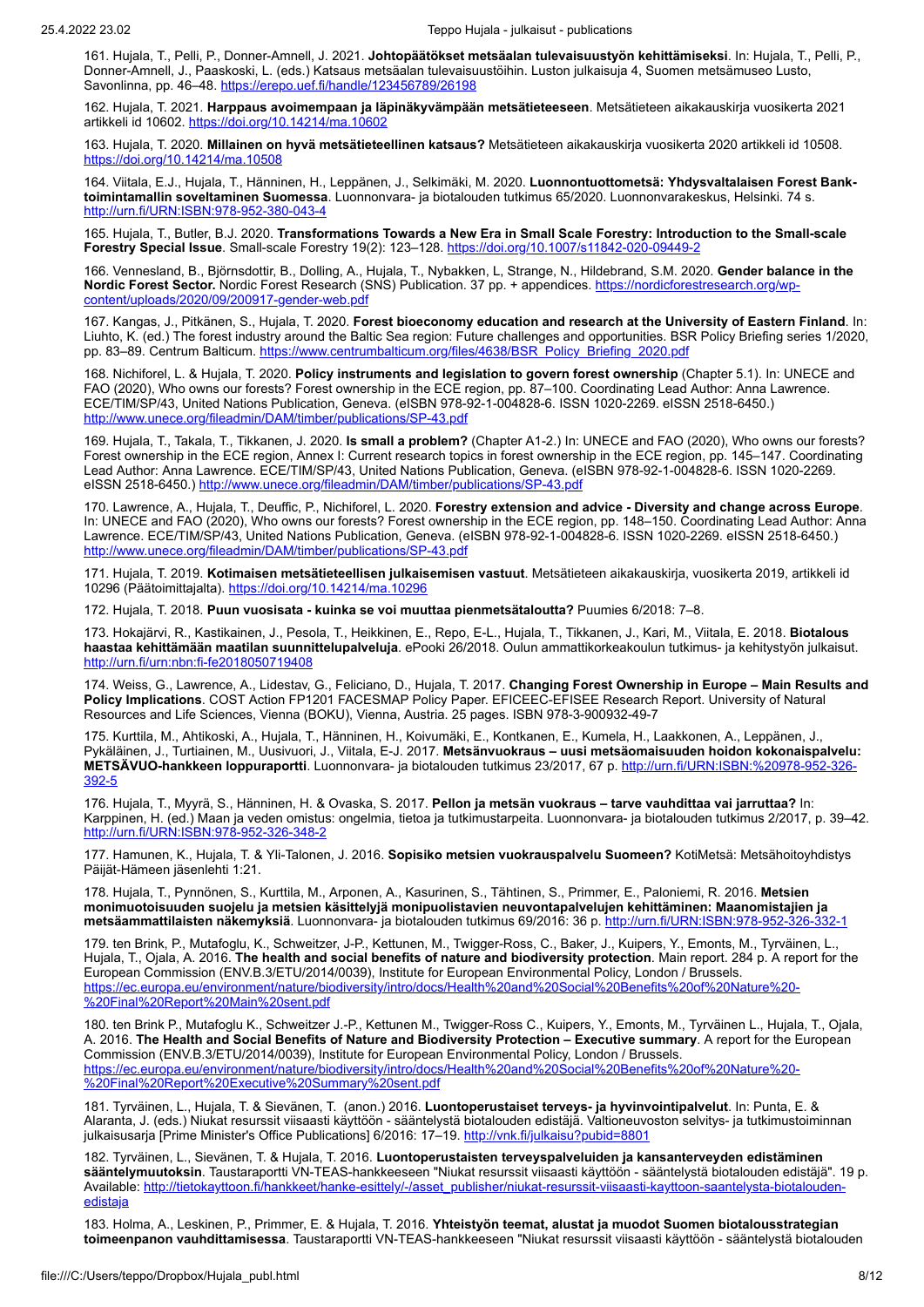edistäjä". 8 p. [Available: http://tietokayttoon.fi/hankkeet/hanke-esittely/-/asset\\_publisher/niukat-resurssit-viisaasti-kayttoon-saantelysta](http://tietokayttoon.fi/hankkeet/hanke-esittely/-/asset_publisher/niukat-resurssit-viisaasti-kayttoon-saantelysta-biotalouden-edistaja)biotalouden-edistaja

184. Hamunen, K., Virkkula, O., Hujala, T., Hiedanpää, J. & Kurttila, M. 2015. **Metsänomistajien vapaamuotoisen vuorovaikutuksen ja vertaisoppimisen edistäminen**. Metsätieteen aikakauskirja 1/2015: 60–62.<http://www.metla.fi/aikakauskirja/full/ff15/ff151057.pdf>

185. Rikkonen, P., Hujala, T., Makkonen, M., Rintamäki, H., Ervola, A., Niinistö, S. & Uusivuori, J. 2015. **Tulevaisuuden kestävä maa- ja metsätalous. Uusien ohjauskeinojen toteutettavuusarviointi**. Luonnonvara- ja biotalouden tutkimus 22/2015. 66 p. http://urn.fi/URN:ISBN:97

186. Uusivuori, J., Hildén, M., Hujala, T., Huttunen, S., Lehtonen, H. & Rikkonen, P. 2015. **Politiikka ja uusiutuvien luonnonvarojen hyödyntäminen: Polkeva-hankkeesta opittua**. In: Uusivuori, J., Hildén, M., Lehtonen, H., Rikkonen, P. & Makkonen, M. (eds.) Politiikka ja luonnonvarat. Luonnonvara- ja biotalouden tutkimus 20/2015. pp. 4–7. http://urn.fi/URN:ISB

187. Rikkonen, P., Hujala, T., Makkonen, M., Rintamäki, H. & Uusivuori, J. 2015. **Uusien ohjauskeinojen toteutettavuusarviointi asiantuntijamenetelmällä**. In: Uusivuori, J., Hildén, M., Lehtonen, H., Rikkonen, P. & Makkonen, M. (eds.) Politiikka ja luonnonvarat. Luonnonvara- ja biotalouden tutkimus 20/2015. pp. 47–57. <http://urn.fi/URN:ISBN:978-952-326-020-7>

188. Hujala, T. & Inkilä, J. 2014. **Metsävaratiedon vaikuttava hyödyntäminen – lunastuvatko lupaukset?** Metsätieteen aikakauskirja 4/2014: 242–246. <http://www.metla.fi/aikakauskirja/abs/fa14/fa144242.htm>

189. Antikainen, R., Mickwitz, P., Seppälä, J., Virkamäki, V., Leppänen, M., Hujala, T., Riala, M., Nummelin, T., Paavilainen, L., Vihinen, H., Kurppa, S., Kitti, L. & Thessler, S. 2013. **Vihreän kasvun mahdollisuudet**. Valtioneuvoston kanslian raporttisarja [Prime Minister's Office Publications] 4/2013. 81 p. <http://vnk.fi/julkaisu?pubid=2605>

190. Antikainen, R., Mickwitz, P., Seppälä, J., Virkamäki, V., Leppänen, M., Hujala, T., Riala, M., Nummelin, T., Paavilainen, L., Vihinen, H., Kurppa, S., Kitti, L., Thessler, S. 2013. **Vihreän kasvun mahdollisuudet. Millaisella politiikalla vihreään kasvuun** Policy brief. 4 p.

191. Hujala, T., Hamunen, K., Hytönen, M., Koskela, T., Kumela, H., Kurttila, M. & Rantala, M. 2013. **Metsänomistajien näkökulma ja METSO-palvelujen kehittäminen**. In: Koskela, T. (ed.). Etelä-Suomen metsien monimuotoisuuden turvaaminen – Metlan METSOtutkimuksen 2009–2012 loppuraportti. Working Papers of the Finnish Forest Research Institute 262, pp. 33–37. <http://www.metla.fi/julkaisut/workingpapers/2013/mwp262.htm>

192. Hujala, T., Hamunen, K., Koskela, T. Kurttila, M. & Rantala, M. 2013. **METSOn ja metsänomistajan kohtaaminen: monimuotoisuuden turvaamisen motiivit ja tyytyväisyys**. In: Koskela, T. (ed.). Etelä-Suomen metsien monimuotoisuuden turvaaminen – Metlan METSO-tutkimuksen 2009–2012 loppuraportti. Working Papers of the Finnish Forest Research Institute 262, pp. 13–15.<http://www.metla.fi/julkaisut/workingpapers/2013/mwp262.htm>

193. Koskela, T., Siitonen, J., Valkonen, S., Hujala, T. & Rantala, M. 2013. **METSOn keinot ja toteuttaminen**. In: Koskela, T. (ed.). Etelä-Suomen metsien monimuotoisuuden turvaaminen – Metlan METSO-tutkimuksen 2009–2012 loppuraportti. . Working Papers of the Finnish Forest Research Institute 262, pp. 38-43. <http://www.metla.fi/julkaisut/workingpapers/2013/mwp262.htm>

194. Kumela, H., Hujala, T., Pykäläinen, J., Rantala, M. & Kurttila, M. 2013. **Metsänomistajille tarjottavat luontoarvopalvelut: nykytila ja kehitysnäkymiä**. Working Papers of the Finnish Forest Research Institute 253. 50 p. <http://www.metla.fi/julkaisut/workingpapers/2013/mwp253.htm>

195. Hujala, T., Kurttila, M., Karppinen, H. & Leppänen, J. 2012. **Vuorovaikutteisuus on houkuttelevan metsäpalvelun ydin (Metsänomistajat ikääntyvät ja metsätilojen rakenne heikkenee)**. MetsäTalous 6/2012, pp. 13–15.

196. Hujala, T. & Hamunen, K. 2012. **Pohjoiskarjalaiset metsänomistajat tyytyväisiä METSO-suojelusopimuksiin**. Metsänomistajat Pohjois-Karjala, Metsänhoitoyhdistys Pohjois-Karjalan tiedotuslehti 2/2012, p. 6.

197. Rantala, M., Hujala, T. & Kurttila, M. 2012. **Sosiokulttuurisen kestävyyden mittaaminen metsien monimuotoisuuden yhteistoimintaverkostoissa**. Tutkimusseloste, Metsätieteen aikakauskirja 4/2012: 333–335. <http://www.metla.fi/aikakauskirja/full/ff12/ff124331.pdf>

198. Hujala, T. & Kurttila, M. 2011. **Metsänomistajat odottavat yrityksiltä palvelua jouduttamaan metsänhoito- ja puukauppapäätöksiään**. Metsäyrittäjä 1/2011 pp. 10–12.

199. Hujala, T. 2011. **Kaltaisvertailu – metsänomistajien kokemukset jakoon**. Omametsä, Metsänhoitoyhdistys Pohjois-Karjalan tiedotuslehti 1/2011, p. 10.

200. Korhonen, K., Hujala, T., Kurttila, M. & Hänninen, H. 2011. **Metsänomistajat tyytyväisiä helppoihin puukauppamalleihin** (Myytti murtuu: pienet tilat eivät panttaa puuta). MetsäTalous 2/2011, pp. 10–13.

201. Rantala, M., Leskinen, L., Hujala, T. and Kurttila, M. 2011. **Arvio METSO-ohjelman yhteistoimintaverkostohankkeiden vaikuttavuudesta ja kehittämistarpeista**. Working Papers of the Finnish Forest Research Institute 202. 29 p. <http://www.metla.fi/julkaisut/workingpapers/2011/mwp202.htm>

202. Kurttila, M., Hujala, T. & Hänninen, H. 2010. **Näkökulmia tilakohtaisen metsäsuunnittelun kehitykseen**. Metsätieteen aikakauskirja 4/2010: 479-483. <http://www.metla.fi/aikakauskirja/full/ff10/ff104479.pdf>

203. Hujala, T., Kurttila, M. & Pykäläinen, J. 2010. **Metsänomistajien päätöksenteko metsiensä käytöstä ja metsäsuunnittelupalvelut**. Metsätieteen aikakauskirja 4/2010: 498–503.<http://www.metla.fi/aikakauskirja/full/ff10/ff104498.pdf>

204. Hujala, T., Kurttila, M., Korhonen, K., Hänninen, & H. Pykäläinen, J. 2010. **Metsänomistajien päätöksentekotilanteet: kohti uudistuvia metsäsuunnittelupalveluja ja suojelupäätösten tukea**. Working Papers of the Finnish Forest Research Institute 177. 40 p. <http://www.metla.fi/julkaisut/workingpapers/2010/mwp177.htm>

205. Hujala, T., Leskinen, L.A. & Kurttila, M. 2010. **Adaptiivinen metsäsuunnittelu ja monimuotoisuuden turvaaminen.** In: Koskela, T., Hänninen, R. & Ovaskainen, V. (eds.) Metsien monimuotoisuuden turvaamisen keinot ja yhteiskunnalliset vaikutukset (TUK) tutkimusohjelman loppuraportti. Metlan työraportteja 158: 94–97. <http://www.metla.fi/julkaisut/workingpapers/2010/mwp158.htm>

206. Hokajärvi, R., Hujala, T., Leskinen, L.A. & Tikkanen, J. 2010. **Informaatio-ohjauksen vaikuttavuus: toiminnan teoriaan perustuva metsäsuunnittelutyön analyysi**. Tutkimusseloste, Metsätieteen aikakauskirja 1/2010: 97–98. <http://www.metla.fi/aikakauskirja/full/ff10/ff101090.pdf>

207. Hokajärvi, R., Hujala, T., Juntunen, A-L & Tikkanen, J. 2010. **Yhteistä ymmärrystä metsäsuunnittelulla**. ePooki. Oulun seudun ammattikorkeakoulun tutkimus- ja kehitystyön julkaisut 2/2010. [http://www.oamk.fi/epooki/julkaisu=10](http://www.oamk.fi/epooki/%3Fjulkaisu=10)

208. Kurttila, M., Korhonen, K., Hänninen, H. & Hujala, T. 2010. **Yksityismetsien metsäsuunnittelu 2010 – nykytilanne ja kehittämistarpeita**. Working Papers of the Finnish Forest Research Institute 153. 43 p. <http://www.metla.fi/julkaisut/workingpapers/2010/mwp153.htm>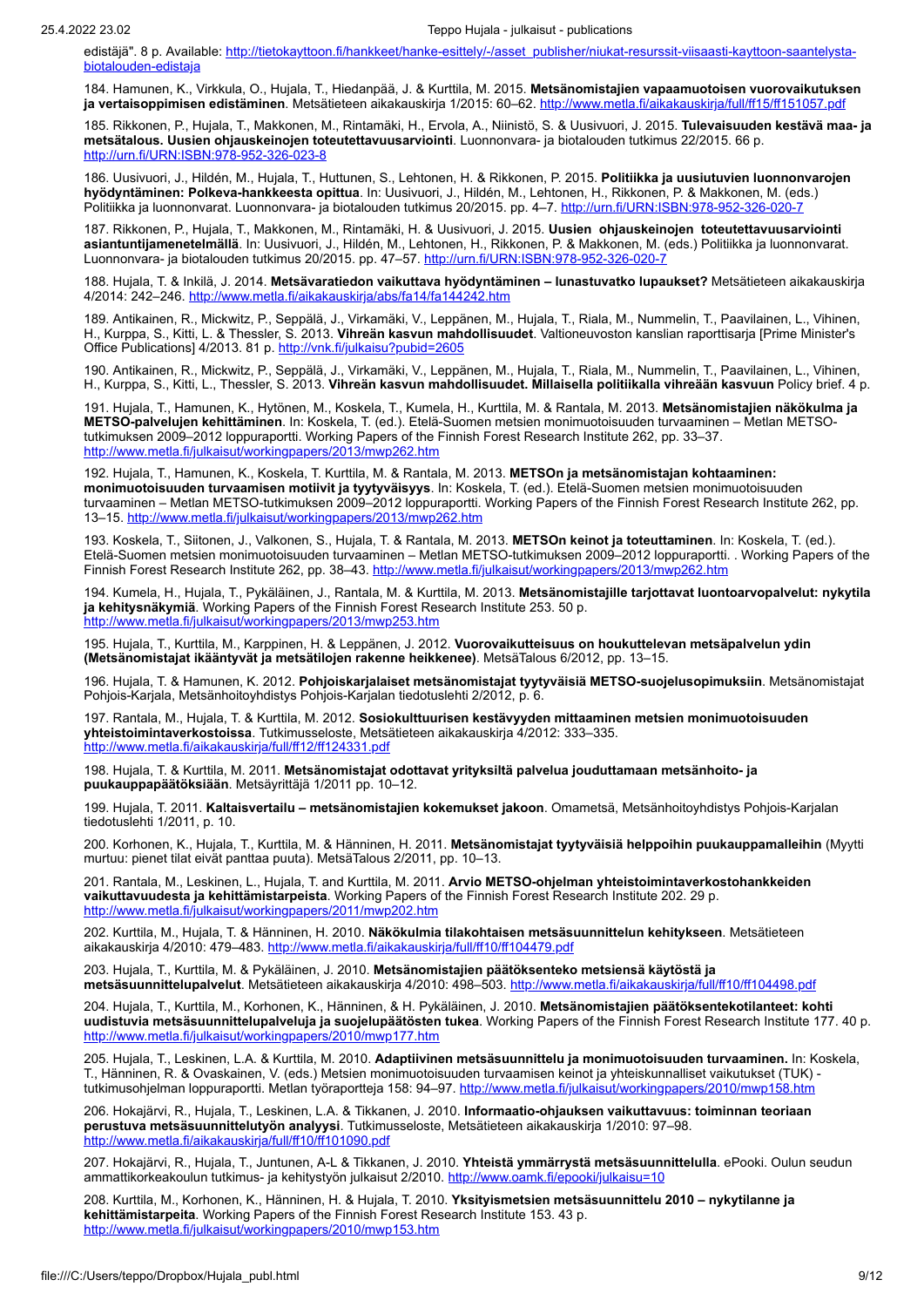209. Holopainen, M., Hujala, T. & Nieminen, J. 2009. **Sulautuvat GIS-opinnot mallintavat metsäasiantuntijan työtä**. In: Joutsenvirta, T. & Kukkonen, A. (eds.). Sulautuva opetus: uusi tapa opiskella ja opettaa. Palmenia, pp. 181–197.

210. Hujala, T. 2009. **Metsänomistajan ohjailema päätöstuki tilakohtaisessa metsäsuunnittelussa**. Väitösseloste, Metsätieteen aikakauskirja 3/2009: 302-304. <http://www.metla.fi/aikakauskirja/full/ff09/ff093292.pdf>

211. Kurttila, M., Hujala, T. & Leskinen, P. 2009. **Erilaista suunnittelua erilaisiin tilanteisiin: Metsäsuunnittelija toteuttaa asiakkaan toiveita**. MetsäTalous 4/2009, pp. 24–26.

212. Tikkanen, J., Kangas, A., Pykäläinen, J., Hujala, T., Kurttila, M. & Leskinen, P. 2009. **Vaikuttava ja hyväksyttävä alueellinen metsäohjelma: ehdotus metsäohjelman laadinnan kehittämiseksi**. Metsätieteen aikakauskirja 3/2009: 245–254. <http://www.metla.fi/aikakauskirja/abs/fa09/fa093245.htm>

213. Hujala, T., Kangas, A. & Saarinen, N. 2009. **Miten laadullista ja laskennallista päätöstukea voidaan yhdistää osallistavassa metsäohjelmatyössä** In: Havimo, M. & Rasinmäki, J. (eds.). Kollokvioiden satoa – Tutkimuksia metsänarvioinnista, metsä- ja puuteknologiasta. Helsingin yliopiston Metsävarojen käytön laitoksen julkaisuja 45, pp. 7–16. <http://helda.helsinki.fi/handle/10138/13982>

214. Hujala, T., Laitala, M., Saarinen, N., Tikkanen, J. & Weckroth, T. 2009. **Alueellisella metsäohjelmalla toimivaa vuoropuhelua ja hyväksyttäviä tuloksia - Yhteenveto HyvAMO-hankkeen tuloksista ja johtopäätöksistä alueellisten metsäneuvostojen jäsenille**. Oulun seudun ammattikorkeakoulu. 7 p.

215. Hujala, T. 2008. **Pienmetsätaloutta Filippiineillä.** MetsäTalous 1/08, pp. 28–30.

216. Nuutinen, T. & Hujala, T. 2008. **Metsäsuunnittelun tulevaisuuskuva – tilannekatsaus Kuortaneen metsäsuunnittelutapahtumasta**. Metsätieteen aikakauskirja 1/2008: 33–41. <http://www.metla.fi/aikakauskirja/abs/fa08/fa081033.htm>

217. Hokajärvi, R., Hujala, T. & Tikkanen, J. 2007. **Metsäsuunnittelun kehityspolku.** In: Tikkanen, J., Hokajärvi, R., Hujala, T. & Lappalainen, S. (eds.). 2007. Asiakaslähtöisyys metsäsuunnittelun kehittämishaasteena. Working Papers of the Finnish Forest Research Institute 65. pp. 16–24. <http://urn.fi/URN:ISBN:978-951-40-2075-9>

218. Hokajärvi, R., Hujala, T., Leskinen, L.A., & Tikkanen, J. 2007. **Metsäsuunnittelun kehittäminen toimintajärjestelmämallia soveltaen.** In: Tikkanen, J., Hokajärvi, R., Hujala, T. & Lappalainen, S. (eds.). 2007. Asiakaslähtöisyys metsäsuunnittelun kehittämishaasteena. Working Papers of the Finnish Forest Research Institute 65. pp. 27–36. <http://urn.fi/URN:ISBN:978-951-40-2075-9>

219. Hujala, T. & Tikkanen, J. 2007. **Metsänomistajat päätöksentekijöinä.** In: Tikkanen, J., Hokajärvi, R., Hujala, T. & Lappalainen, S. (eds.). 2007. Asiakaslähtöisyys metsäsuunnittelun kehittämishaasteena. Working Papers of the Finnish Forest Research Institute 65. pp. 73–79.<http://urn.fi/URN:ISBN:978-951-40-2075-9>

220. Hujala, T., Tikkanen, J. & Hokajärvi, R. 2007. **Metsäsuunnittelu sopeutuvana päätöstukipalveluna.** In: Tikkanen, J., Hokajärvi, R., Hujala, T. & Lappalainen, S. (eds.). 2007. Asiakaslähtöisyys metsäsuunnittelun kehittämishaasteena. Working Papers of the Finnish Forest Research Institute 65. pp. 36–42. <http://urn.fi/URN:ISBN:978-951-40-2075-9>

221. Kangas, A., Hujala, T. & Tikkanen, J. 2007. **Näkemyksiä ja näkemyseroja luonnonvarasuunnitteluun.** Metsä.fi 5/2007, p. 10. Metsähallitus.

222. Tikkanen, J., Hokajärvi, R., Hujala, T., Kangas, A. & Virkkunen, J. 2007. **Johtopäätökset**. In: Tikkanen, J., Hokajärvi, R., Hujala, T. & Lappalainen, S. (eds.). 2007. Asiakaslähtöisyys metsäsuunnittelun kehittämishaasteena. Working Papers of the Finnish Forest Research Institute 65. pp. 117–123. <u>http://urn.fi/URN:ISBN:978-951-40-2075-9</u>

223. Virkkula, O., Tikkanen, J., Hujala, T. & Hokajärvi, R. 2007. **Kasvatustieteellinen näkökulma metsäsuunnitteluun: esimerkki yhteistoiminnallisuuden jäsentämisestä design-tutkimuksen keinoin.** In: Tikkanen, J., Hokajärvi, R., Hujala, T. & Lappalainen, S. (eds.). 2007. Asiakaslähtöisyys metsäsuunnittelun kehittämishaasteena. Working Papers of the Finnish Forest Research Institute 65. pp. 95–101. <http://urn.fi/URN:ISBN:978-951-40-2075-9>

224. Hujala, T. 2006. **Maanomistajan toiveet korostuvat metsäsuunnittelussa (Tutkimushanke kartoittaa palvelutarpeet).** Metsälehti 9/2006 p. 18.

225. Hujala, T. 2006. **Uteliaalle puiden tarkkailijalle**. Book review: Nuorteva, M. 2005. Puun runkojen kertomaa. Maahenki Oy. Metsälehti 4/2006 p. 20.

226. Hujala, T., Hokajärvi, R. & Sell, R. 2006. **Puurtajasta moniosaajaksi – metsäsuunnittelijat työnsä tulkkeina.** MetsäTalous 5/06, pp. 14–15.

227. Evälä, A., Heinimo, S.-M., Hujala, T. & Ruohisto, J. 2005. **Joustavien verkkopohjaisten arviointikäytäntöjen kehitystyö Helsingin yliopistossa**. In: Muttonen, J. (ed.). ITK '05: Missä pedagogiikka? Interaktiivinen tekniikka koulutuksessa -konferenssi, Aulanko, Hämeenlinna 20.–22.4.2005. Hämeen kesäyliopiston julkaisuja, sarja B, pp. 104–105.

228. Hujala, T. 2003. **Nykytilan kartoituksesta hallittuun kehittämiseen.** In: Koski-Kotiranta, S. & Kynäslahti, H. (eds.) Tukevasti verkko-opetukseen, pp. 91–107. Yliopistopaino, Helsinki.

229. Hujala, T., Kynäslahti, H. & Seppälä, P. 2003. **Mobiiliopiskelua metsänarvioinnissa.** In: Koski-Kotiranta, S. & Kynäslahti, H. (eds.) Tukevasti verkko-opetukseen, pp. 189–201. Yliopistopaino, Helsinki.

230. Hujala, T. 2002. **Yhteistyö innostaa ja lisää vaikuttavuutta.** Description of networked action of educational technology advisory at the University of Helsinki and Viikki campus. ATK 1/2002.

231. Hujala, T. 2000. **Yliopistovisio ei saa olla kangastus.** Interview of Chancellor of the University of Helsinki, Risto Ihamuotila, and President of European Students, Antti Pentikäinen. Sampsa-lehti 1/2000.

232. Hujala, T. 1999. **Uusi vuosituhat – uusi Metsätalo.** Describing the progress of the renovation of Viikki's B-Building (Forest Sciences Building) from the viewpoint of renovation committee's student member. Metsäylioppilas 1999.

233. Hujala, T. 1998. **Tietotekniikka kehittyy – seuraatko mukana**. Article about how computer technology develops and what it means in forest research and in the studies of forest sciences. Metsäylioppilas 1998.

### **E Publications intended for the general public, linked to the applicant's research (52)**

234. Hujala, T. 2021. **Metsätulevaisuuksien kaukomaisemat ja kannokot**. Tulevaisuuden tutkimuskeskuksen asiakastiedote 4/2021, s. 3. <https://www.utu.fi/sites/default/files/public%3A//media/file/Futuuri-4-2021.pdf>

235. Viitala, E.-J., Hujala, T., Hänninen, H. & Leppänen, J. 2021. **Luonnontuottometsä – uusi vaihtoehto monimuotoisuuden suojeluun ja hiilensidontaan**. [Luonnonvarakeskuksen blogiteksti 21.5.2021. https://www.luke.fi/blogi/luonnontuottometsa-uusi](https://www.luke.fi/blogi/luonnontuottometsa-uusi-vaihtoehto-monimuotoisuuden-suojeluun-ja-hiilensidontaan/)vaihtoehto-monimuotoisuuden-suojeluun-ja-hiilensidontaan/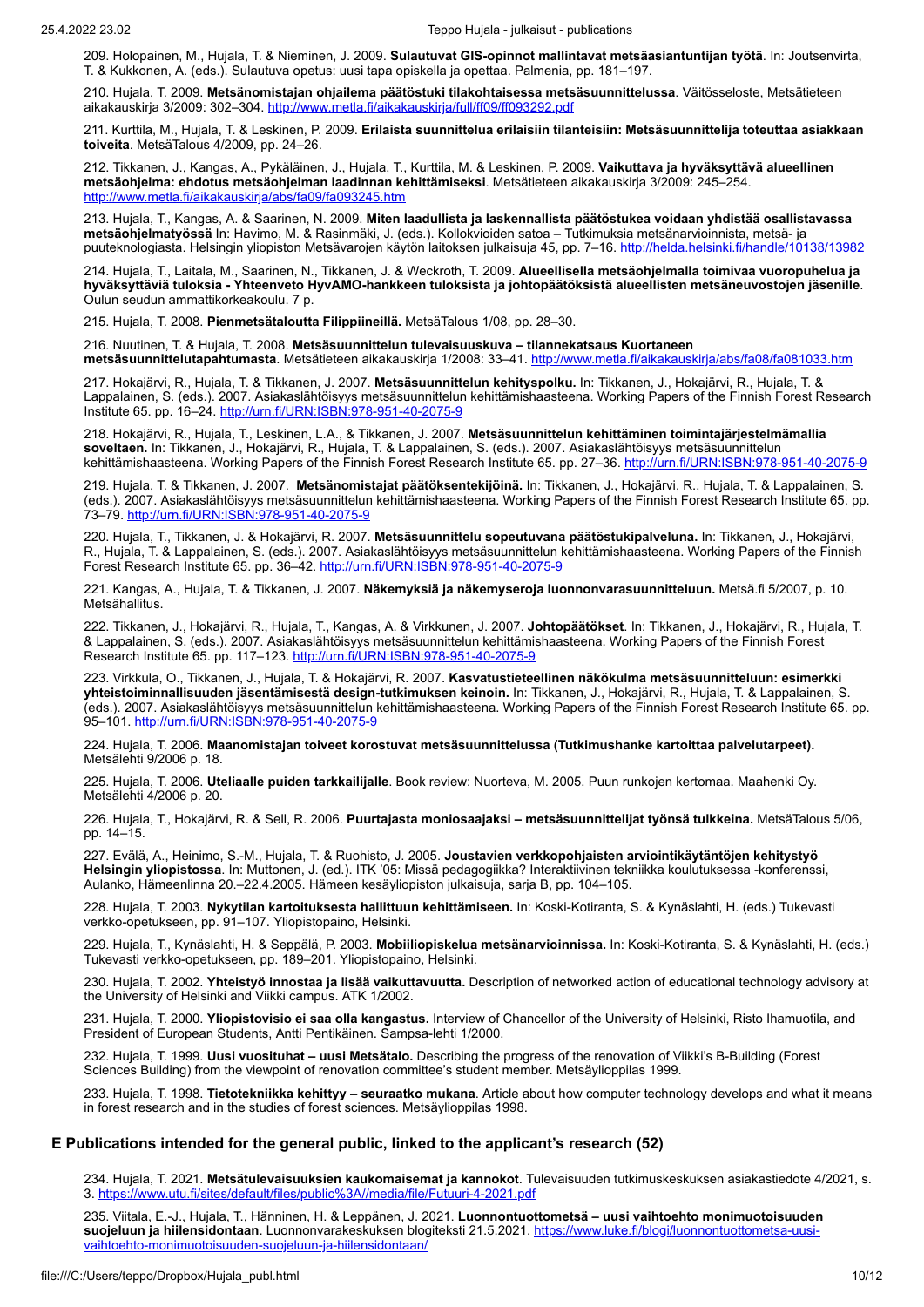236. Hujala, T. 2020. **Uteliaisuuden, ruumiinkulttuurin ja aistivirikkeiden äärellä**. Metsäsuhteita.fi-sivuston blogikirjoiutus, 04/2020. <https://lusto.fi/blogi/uteliaisuuden-ruumiinkulttuurin-ja-aistivirikkeiden-aarella/>

237. Hujala, T. 2016. **Pienillä kokeiluilla isoon yhteiseen oppimiseen**. Tunne biotalous -blogisarja Biotalous.fi:ssä 5.10.2016. <http://www.biotalous.fi/pienilla-kokeiluilla-isoon-yhteiseen-oppimiseen/>

238. Hujala, T. 2016. **Yhdessä teemme tulevaisuuden**. [Luonnonvarakeskuksen blogiteksti 25.8.2016. https://www.luke.fi/blogi/yhdessa](https://www.luke.fi/blogi/yhdessa-teemme-tulevaisuuden/)teemme-tulevaisuuden/

239. Hujala, T. 2016. **Tutkijoiden korva- ja käsikampanja**. Tutkimusmatkalla-palstan kolumni. Maaseudun Tulevaisuus 18/2016, p. 9. <https://www.luke.fi/blogi/teppo-hujala-tutkijoiden-korva-ja-kasikampanja/>

240. Hujala, T. 2016. **Pienmetsänomistaja kunniaan**[. Luonnonvarakeskuksen blogiteksti 8.2.2016. https://www.luke.fi/blogi/teppo](https://www.luke.fi/blogi/teppo-hujala-pienmetsanomistaja-kunniaan/)hujala-pienmetsanomistaja-kunniaan/

241. Hujala, T. 2015. **Epämukavuusalue ja lähikehityksen vyöhyke**. Luonnonvarakeskuksen blogiteksti 27.8.2015. <https://www.luke.fi/blogi/teppo-hujala-epamukavuusalue-ja-lahikehityksen-vyohyke/>

242. Hujala, T. 2015. **Tutkijat liiketoiminnan sparraajina – haihatteluako?** Luonnonvarakeskuksen blogiteksti 5.3.2015. <https://www.luke.fi/blogi/teppo-hujala-tutkijat-liiketoiminnan-sparraajina-haihatteluako/>

243. Löfström, I., Hujala, T., Pykäläinen, J., Tikkanen, J. & Faehnle, M. 2014. **Osallistamisella parempia metsäsuunnitelmia?** In: Tyrväinen, L., Kurttila, M., Tuulentie, S. & Sievänen, T. (eds.) Hyvinvointia metsästä. Suomalaisen Kirjallisuuden Seura. pp. 208–220.

244. Hujala, T. & Karppinen, H. 2014. **Mitä on eurooppalainen metsänomistus - voimmeko oppia toisiltamme?** Metlan Talous ja yhteiskunta -uutiskirje 2/2014.

245. Hujala, T. 2014. **Metsien luonnonhoitoa kokeilemalla kehittäen**. Metsät ja monimuotoisuus -uutiskirje 1/2014.

246. Hujala, T. 2013. **Hienovaraiset keinot toimivat metsäneuvontakeskustelussa**. Metlan uutiskirje Käytännön tietoa Metsäntutkimuslaitokselta MetPro 3/2013.

247. Hujala, T., Kumela, H. & Pykäläinen, J. 2013. **Luontoarvojen lisäämisestä aito metsänkäytön tavoite**. Metlan uutiskirje Metsät ja monimuotoisuus 1/2013.

248. Hujala, T. 2013. **Lähtötilannetta jäsentävät ryhmätyöt tuovat keskinäistä ymmärrystä politiikkaohjelmien valmistelijoille**. Metlan Talous ja yhteiskunta -uutiskirje 2/2013.

249. Hujala, T., Karppinen, H. & Packalen, T. 2013. **Metsänomistajien muutosta ja metsäpolitiikka-analyysejä pohditaan kahdessa uudessa yhteistyöverkostossa**. Metlan Talous ja yhteiskunta -uutiskirje 1/2013.

250. Hujala, T. & Pykäläinen, J. 2013. **Metsänomistajilla monia vaihtoehtoja**. Metlan MetPro-uutiskirje 2/2013.

251. Hujala, T., Nummelin, T. & Riala, M. 2013. **Vihreä kasvu edellyttää uudenlaista ajattelua ja toimintaa**. Metlan Talous ja yhteiskunta -uutiskirje 1/2013.

252. Hujala, T., Karppinen, H. & Kurttila, M. 2012. **Vuorovaikutteisten palveluiden merkitys korostuu**. Metlan uutiskirje Käytännön tietoa Metsäntutkimuslaitokselta - MetPro 3/2012.

253. Hujala, T. & Rantala, M. 2012. **Uusi opas METSO-ohjelman toteuttamiseen**. Metlan Metsät ja monimuotoisuus -uutiskirje 2/2012.

254. Hujala, T. & Rantala, M. (eds.) 2012. **METSO-opas metsäalan toimijoille**. Metsäntutkimuslaitos, 44 p. 255. Hujala, T., Rantala, M. & Korhonen, K. 2012. **METSOn esitteleminen metsänomistajalle**. pp. 9–11.

256. Koskela, T., Kumela, H., Hujala, T., Kurttila, M. & Korhonen, K. 2012. **Metsänomistajan näkökulma**. pp. 23–27.

257. Hujala, T. & Rantala, M., 2012. **Hyvät käytänteet ja linkkejä**. pp. 38–44.

258. Hujala, T. & Pykäläinen, J. 2012. **Ennakointi avartaa alueellista metsäohjelmaa**. Metlan Talous ja yhteiskunta -uutiskirje 2/2012.

259. Hujala, T. & Kurttila, M. 2012. **Hyviä neuvoja tarvitaan eniten hakkuisiin liittyvissä asioissa**. Metlan Metsäsuunnittelu-uutiskirje 1/2012.

260. Hujala, T. & Korhonen, K. 2012. **Metsänomistajat käyttävät puukaupassa vaihtelevia viestintäkanavia**. Metlan MetPro-uutiskirje 1/2012.

261. Hujala, T., Korhonen, K. & Kurttila, M. 2012. **Miten saadaan lisää metsänomistajia mukaan METSO-ohjelmaan?** Metlan Metsät ja monimuotoisuus -uutiskirje 2/2012.

262. Kurttila, M. & Hujala, T. 2011. **Miksi maksaisit metsäsuunnittelusta** (vierasyliö, metsänomistajanumero). Maaseudun Tulevaisuus 2.3.2011, p. 2.

263. Hujala, T. 2011. **Kuusamon kansainvälinen symposiumi yksimielisenä: metsäneuvonnan vertaisverkostoja kannattaa vahvistaa**. Metlan Metsäsuunnittelun uutiskirje 1/2011.

264. Hujala, T. & Kurttila, M. 2011. **Metsänomistajien vertaisoppimisen tiekartta suosittelee pienryhmäretkeilyjä**. Metlan MetProuutiskirje 6/2011.

265. Hujala, T. & Kurttila, M. 2011. **Metsänomistajien palvelut uusjakoon?** Metlan MetPro-uutiskirje 1/2011.

266. Hujala, T. & Kurttila, M. 2011. **Metsäsuunnittelu onnistuisi myös etänä**. Metlan Metsäsuunnittelun uutiskirje 1/2011.

267. Hujala, T. & Rantala, M. 2011. **Yhteistoimintaverkostot sovittavat yhteen METSO-suojelua ja metsien muuta käyttöä**. Metlan Metsät ja monimuotoisuus -uutiskirje 1/2011.

268. Hujala, T. 2010. **Metsäsuunnitelma omaksi -palvelulle tarvetta**. Metlan MSU-uutiskirje 3/2010.

269. Hujala, T. 2010. **Käytännön metsäsuunnittelua kehitetään yhteisvoimin**. Metlan Metsävaratietojärjestelmän ja metsäsuunnittelun tutkimus- ja kehittämisohjelman uutiskirje 1/2010.

270. Hujala, T., Korhonen, K. & Kurttila, M. 2010. **Metsänomistajien puunmyyntiverkostojen tunnistaminen auttaa suuntaamaan neuvontaa**. Metlan Uutiskirje: Metsävaratietojärjestelmän ja metsäsuunnittelun (MSU) tutkimusohjelma sekä Uudistuvat puutuotearvoketjut ja puunhankintaratkaisut (PUU) -tutkimus- ja kehittämisohjelma, yhteinen uutiskirje 2/2010.

271. Hujala, T., Korhonen, K. & Kurttila, M. 2010. **Metsänomistajat tyytyväisiä metsäsuunnitelmaan - vuorovaikutteisuus suunnitelman laadinnassa lisääntynyt**. Metsävaratietojärjestelmän ja metsäsuunnittelun tutkimus- ja kehittämisohjelman uutiskirje 1/2010.